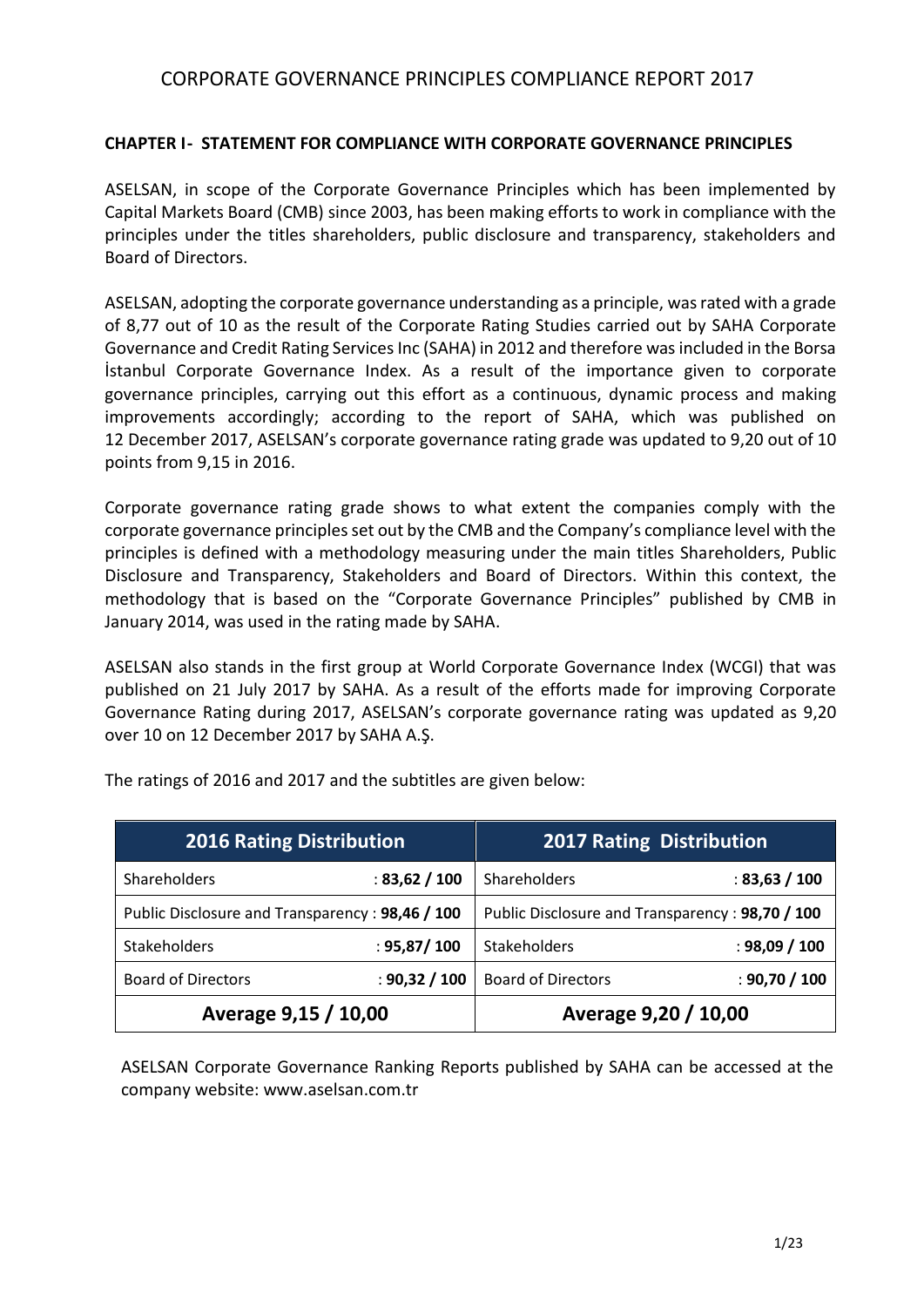The compliance with all the mandatory principles of Corporate Governance Principles was achieved. There are no conflicts of interest arising because of the arbitrary principles where compliance has not been achieved. The titles regarding the arbitrary principles, where compliance has not been achieved yet, are given below and are explained in detail through the Compliance Report.

- No recognition of minority rights to those who own less than twentieth of the capital indicated in the Articles of Association,
- Group A shares having the privileges on Board nominations and the transfer of those shares being subject to permission,
- The fact that although the mechanisms enabling the participation of stakeholders in the management of the company are built, they are not included in the Articles of Association.
- Non-existence of a judgement in the Articles of Association; declaring that shareholders may individually demand special audit of certain incidents from the General Assembly even if it is not on the meeting agenda, under the condition that the right to ask to obtain information and to examine has been used before and if the exercise of shareholders rights is necessary,
- The article "Group A shares shall not be sold or transferred without the consent of the Board of Directors because of the Company's operations in security and defence industry; in the event that these shares are transferred or sold to third parties partially or completely without the consent of the Board of Directors, the Board of Directors is entitled to abstain from recording this sale in the records" in the Articles of Association of the Company,
- Non-existence of a female member in the Board of Directors, the fact that a target, where the ratio of the female members should not be less than 25%, was not set and that there is not a written Company policy on that issue,
- Not disclosing the renumeration of executive managers or the benefits provided to them per each individual.

Corporate Governance Committee will carry on the necessary efforts in order to achieve full compliance with Corporate Governance Principles.

Ercümend ARVAS Independent Member of Board of Directors Corporate Governance Committee Chairman

Haluk GÖRGÜN Member of Board of Directors Member of Corporate Governance Committee

Emin Sami ÖRGÜÇ Member of Board of Directors Member of Corporate Governance Committee

Pınar ÇELEBİ Investor Relations Manager Member of Corporate Governance Committee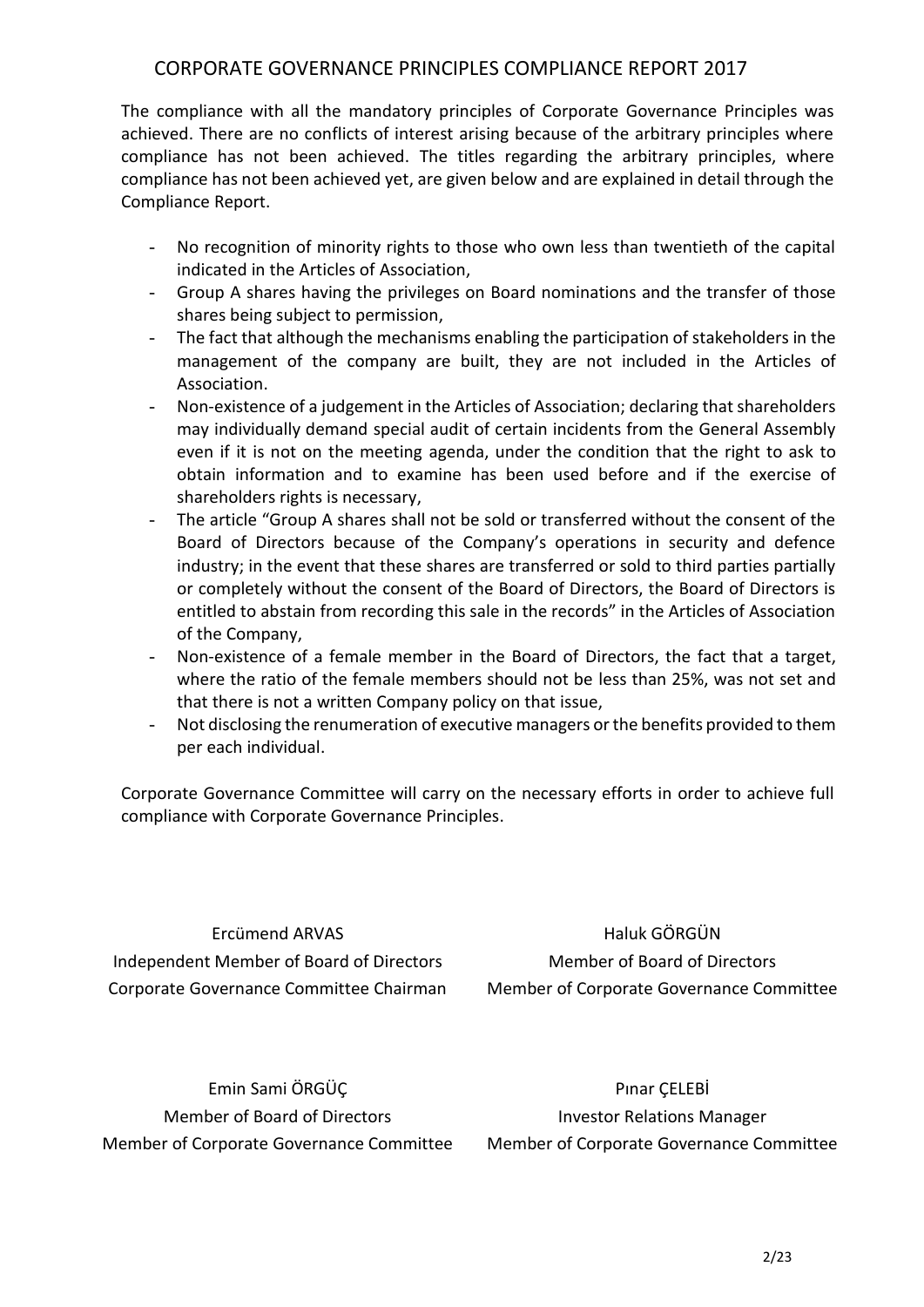### **CHAPTER II - SHAREHOLDERS**

#### **2.1. Investor Relations Department**

The information regarding Investor Relations Department responsible for the relations with shareholders is given below.

Okan TURAN...................Chief Financial Officer / Vice President Aykan ÜRETEN ...............Finance Director Pınar ÇELEBİ ..................Investor Relations Manager Bâni Betül GÖKÇE...........Investor Relations Department / Leader Başak YÜCEKAYALI .........Investor Relations Department / Senior Specialist Gülru Selçuk FİLİZ………….Investor Relations Department / Specialist Alper GÜNEY………………..Investor Relations Department / Assistant Specialist

Contact Information Phone: (312) 592 12 22- 33 - 42 - 45 - 54 e-mail: aselsan.ir@aselsan.com.tr

Investor Relations Department has submitted the report regarding the tasks carried during 2016, to Board of Directors on 6 February 2017.

Pınar ÇELEBİ, Investor Relations Manager, has Capital Markets Transactions Level-3 and Corporate Governance Rating Expertise Licenses.

Main operations carried out by Investor Relations Department during 2017 are as follows:

- Maintenance of the exercise of partnership rights of shareholders, updated and safe records regarding shareholders,
- Coordination of public disclosure of material events,
- Answering the written inquiries of shareholders regarding the company, excluding the information considered as confidential, trade secret and which was not disclosed to public,
- Ensuring the execution of General Assembly meeting in compliance with the regulation in force, Articles of Association and other company regulations, records being kept regarding the ballots and the results being reported to shareholders,
- Monitoring of every issue regarding the public disclosure including the regulations and company policies on information,
- Execution of tasks assigned by Corporate Governance Committee,
- Operation of transactions regarding dividend distribution, capital increase and tasks regarding Corporate Governance Principles,
- Coordination of updating the list of people who have access to insider information; informing those people in purpose of protecting the insider information and making sure they follow the confidentiality rules until financial and operational results are disclosed to public,
- Coordination of preparation and publishing of Sustainability Report,
- Performing the tasks regarding the compensation of the beneficiaries with the capital market instruments, the property of which has been lapsed to the Investor Compensation Center (ICC) and have become valid again.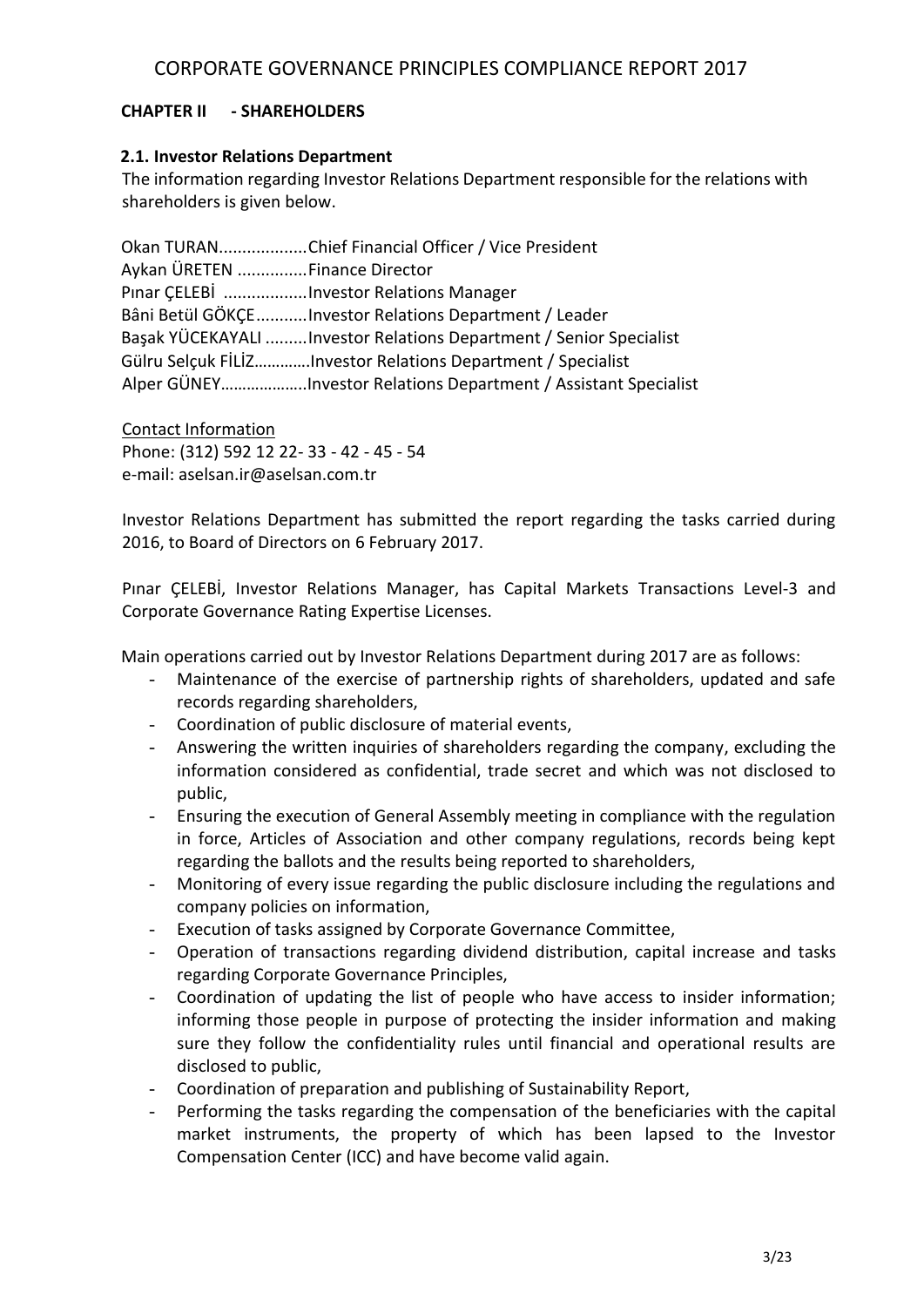Meetings with 113 corporate investors were made in investor conferences, roadshows, visits to ASELSAN and teleconferences; additionally approximately 650 of our shareholders' questions regarding exercising their rights, public disclosures made, financial tables, etc. were answered either written or verbally in 2017.

The information and explanations, which may affect the exercise of shareholders rights, are provided in the company website.

## **2.2. Exercising of Information Acquisition Rights of the Shareholders**

Investor Relations Department has taken care of every written and verbal inquiry of all shareholders in 2017 with the most accurate and fastest way. It has paid attention to respond to all the information demands of shareholders with complete and comprehensible responses.

Investor Relations Department has been using Turkish and English website www.aselsan.com.tr actively in order to inform ASELSAN's investors on a timely and accurate basis and has been updating the information given on the web constantly. The electronic platform is being effectively used regarding the issues that may affect exercising of the shareholders rights. The material event disclosures made through Public Disclosure Platform (KAP) incorporated under Borsa İstanbul are being disclosed in Turkish and also in English along with it starting from 26 October 2015, the material event disclosure and other notifications are being published on our corporate website in Turkish and in English on the same day. In general, any changes occurred in the Company structure are immediately announced on our website and the investor presentations are constantly updated. Capital increases and dividend distribution information are also submitted to our investors' knowledge on the website. In addition, notifications regarding the attendance of shareholders to the General Assembly and electronic general assembly principles within the context of the new Turkish Code of Commerce (TCC) are being made.

Full compliance of both Turkish and English chapters on "Investor Relations" on the website with the regulations was achieved.

Within the context of regulations of CMB, in 2017;

- General Assembly documents within legal deadlines,
- General Assembly minutes and participants list,
- 2016 Annual Report,
- The report for the 1st six months' period for 2017,
- The investor presentations which are updated every 3 months,
- Disclosure of material events made in 2017,
- Our Company's Consolidated Financial Statements and Basic Performance Indicators for the last 5 years along with the Financial Report,
- Investor Calendar updates

were published on the website in Turkish and English.

Due to the reason that a regulation is present within the TCC numbered 6102 according to which the shareholders will be able to request from the General Assembly the assignment of a special auditor for the inspection and disclosure of the financial status, and due to the reason that the law and the relevant legislation are considered for the issues not present in the Articles of Association of the Company, there is no respective provision with regard to this issue in the Articles of Association. There was no request of any shareholders with respect to the assignment of a special auditor in 2017.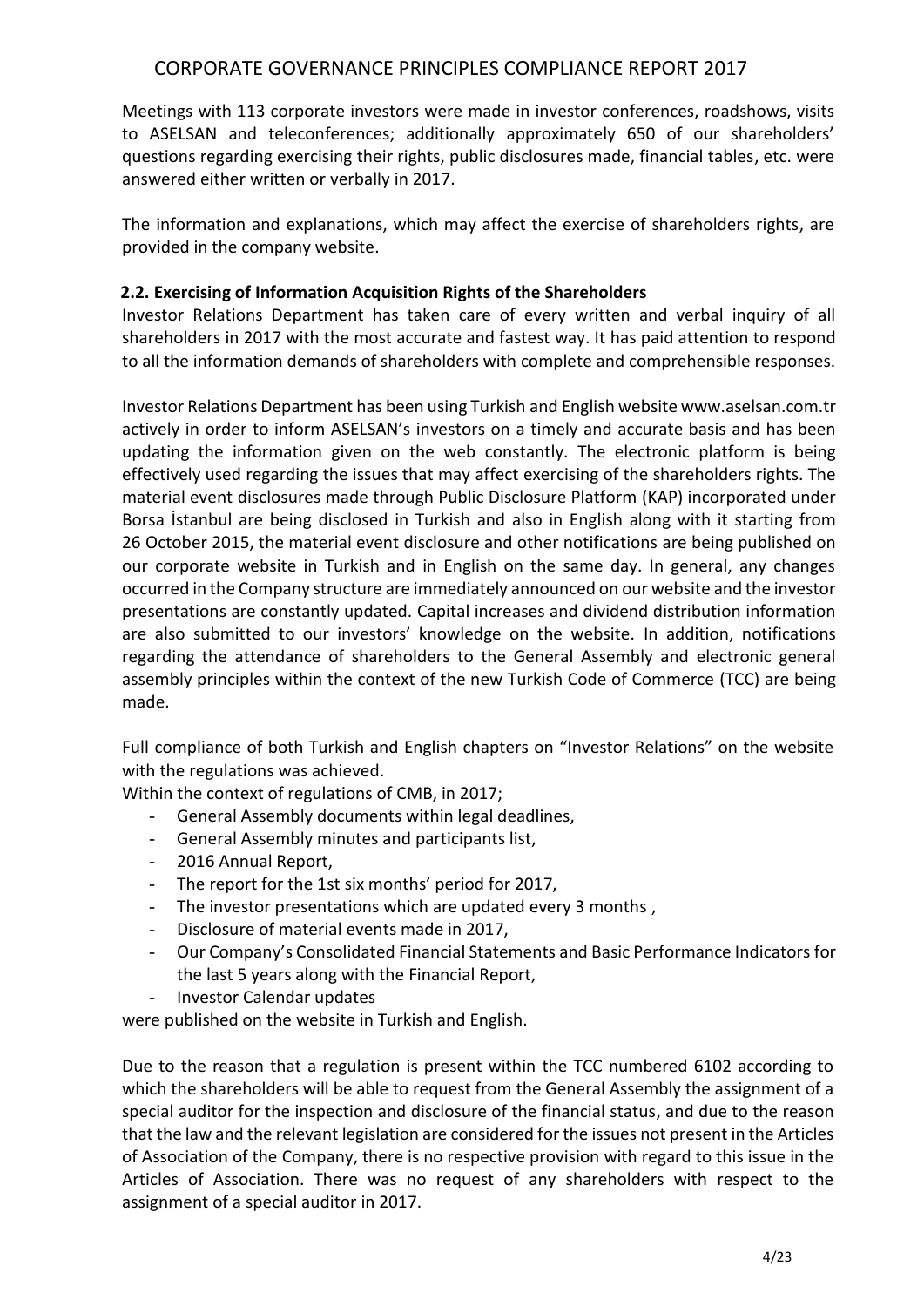#### **2.3. General Assembly Meetings**

The agenda and invitation related to the 42<sup>nd</sup> Ordinary General Assembly Meeting dated 15 March 2017 with regard to 2016 operations realized at the Company headquarters were duly announced comprising all the necessary information in a daily newspaper published in Turkey and on the website on 20 February 2017 and in the Turkish Trade Registry Gazette dated 21 February 2017. Furthermore the invitation was sent to the main shareholders and the shareholders who attended the previous meeting by post two weeks before the General Assembly. The General Assembly was held with the attendance of 127 shareholders, 7 physically, 120 electronically representing 896.852.620,738 shares (TL 896.852.620,738 nominal) of 1.000.000.000 total shares. Media members did not participate in the General Assembly Meeting, which was held simultaneously both physically and electronically.

In scope of the Communiqué on Corporate Governance numbered II.17-1 of CMB, three weeks before the Ordinary General Assembly on date 16 February 2017, the Ordinary General Assembly Document including the meeting agenda, place, time, copy of the power of attorney, total number of shares as of 16 February 2017 and the voting rights, the number of shares representing the privileged shares and their voting rights, the reasons for the changes in the members of Board of Directors, which is present in the agenda, the list of independent members of the Board of Directors, the proposal of the Board of Directors with respect to the year 2016 dividend distribution, the CV's of the independent members of the Board of Directors and their statements of independence and explanations regarding the agenda items were disclosed on Public Disclosure Platform and were published on our Company website. The annual report was made available for the review of the shareholders at the headquarters 15 days before the General Assembly and handed to the shareholders participating in the General Assembly and to the ones who made requests.

For the facilitation of physical attendance to General Assembly Meeting in 2017, transportation from central spots to our Akyurt facility was provided for our shareholders, and our shareholders who attended the General Assembly had a site visit.

In the Ordinary General Assembly Meeting in 2017, the shareholders were informed regarding the presence of managing members, all the Board of Directors members and auditors at the meeting. No proposals were set forth by the shareholders during the meeting regarding the agenda. The shareholders exercised their rights to ask questions regarding the topics in the agenda and the answers to the questions took place in the General Assembly Meeting minutes. There are no questions which has not been answered in the Ordinary General Assembly Meeting and answered by the Investor Relations Department later on. Within the period, there have not been any transactions of which their resolutions were submitted to General Assembly because the confirmative vote of the majority of the independent board members are required where as they have voted negatively. The minutes of the General Assembly Meeting held in 2017 can be accessed from the website of our Company.

No Extraordinary General Assembly Meeting was held during the year 2017.

The shareholders were informed about donations and aids were made in 2016, with a seperate agenda item at the 42<sup>nd</sup> Ordinary General Assembly Meeting.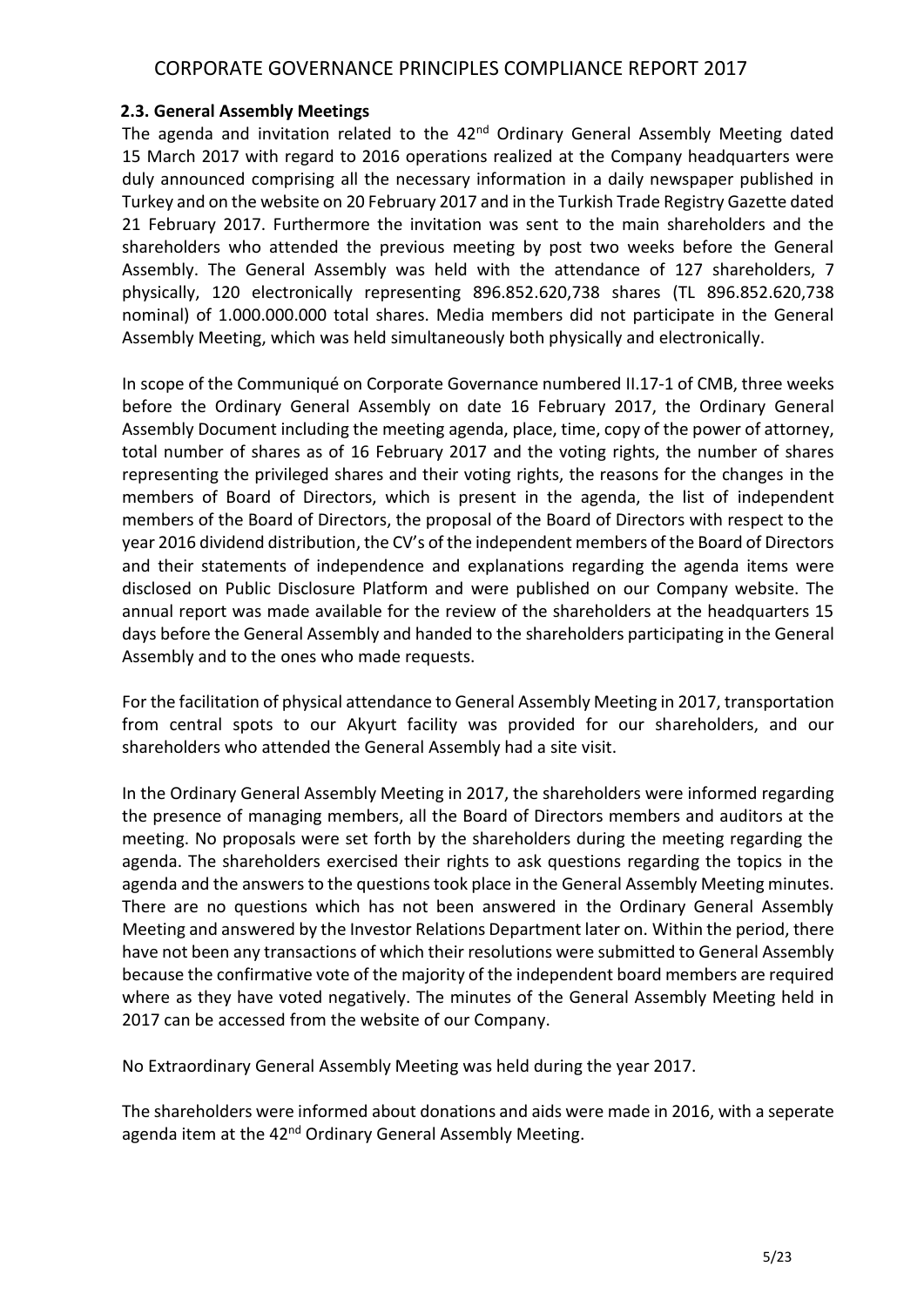### **2.4. Right to Vote and Minority Rights**

In article 25 of the Articles of Association titled "Right to Vote", there is a provision stating that "the Shareholders and their representatives who are present at the Ordinary and Extraordinary General Assemblies shall have one right to vote for each share" and there is no privilege or no upper limit pertaining to the numbers of votes. The right to vote arises as soon as the share is acquired and there is no regulation setting forth that the vote shall be used when a certain time passes after the acquisition date of the share.

The regulations regarding the voting of the shareholders through their representatives are followed by; in the event of a legal representation, it is certified and the open proxy rule is applied.

Particular attention is paid in exercising the minority rights in our Company and the provisions of Turkish Code of Commerce and the relevant legislation regarding minority rights are applied as is. All shareholders are treated equally in our Company, including the minority and foreign shareholders.

There are no prevailing partners in our Company. In the Articles of Association, there is no provision with respect to the representation of the minority shares in the management and their accumulated casting of votes. Due to the voluntary implementation of this issue regarding the capital market legislation, provision with respect to the current General Assembly quorum is applied.

### **2.5. Dividend Rights**

There are no privileges with respect to the participation in the profit gained by the Company. The dividend policy was revised in 2015 and was submitted to General Assembly meeting. The dividend policy published on our website is given below.

"The dividend amounts which shall be calculated considering the sustainable growth rate, market capitalization, net working capital requirements, dividend yield and cash flows, equity ratio, with the relevant legislation and the provisions of the articles of association over the distributable profit amount calculated taking the period profit as the basis which is shown on the financial statements of our Company prepared pursuant to the existing legal regulations (after the compulsory legal reserves are reserved and the taxes, funds and financial liabilities and losses of the previous year, if any, are deducted and the donations are added), the profit distribution proposal which shall be prepared by the Board of Directors in order for the shares which shall be issued by means of adding the cash or the dividend on the capital on the date(s) determined pursuant to the regulations of the Capital Markets Board to be distributed targeting at least %10 of net profit in cash in the defined amounts or as bonus shares or partly in cash, partly as bonus shares in defined amounts, shall be submitted to the approval of the General Assembly. Following the approval of the General Assembly, the determined dividends are distributed to the shareholders within the legal periods on the date determined by the General Assembly.

There is no privilege to participate to the profit of our Company. The dividends are distributed equally regardless of all the existing shares and their issue and acquiring dates.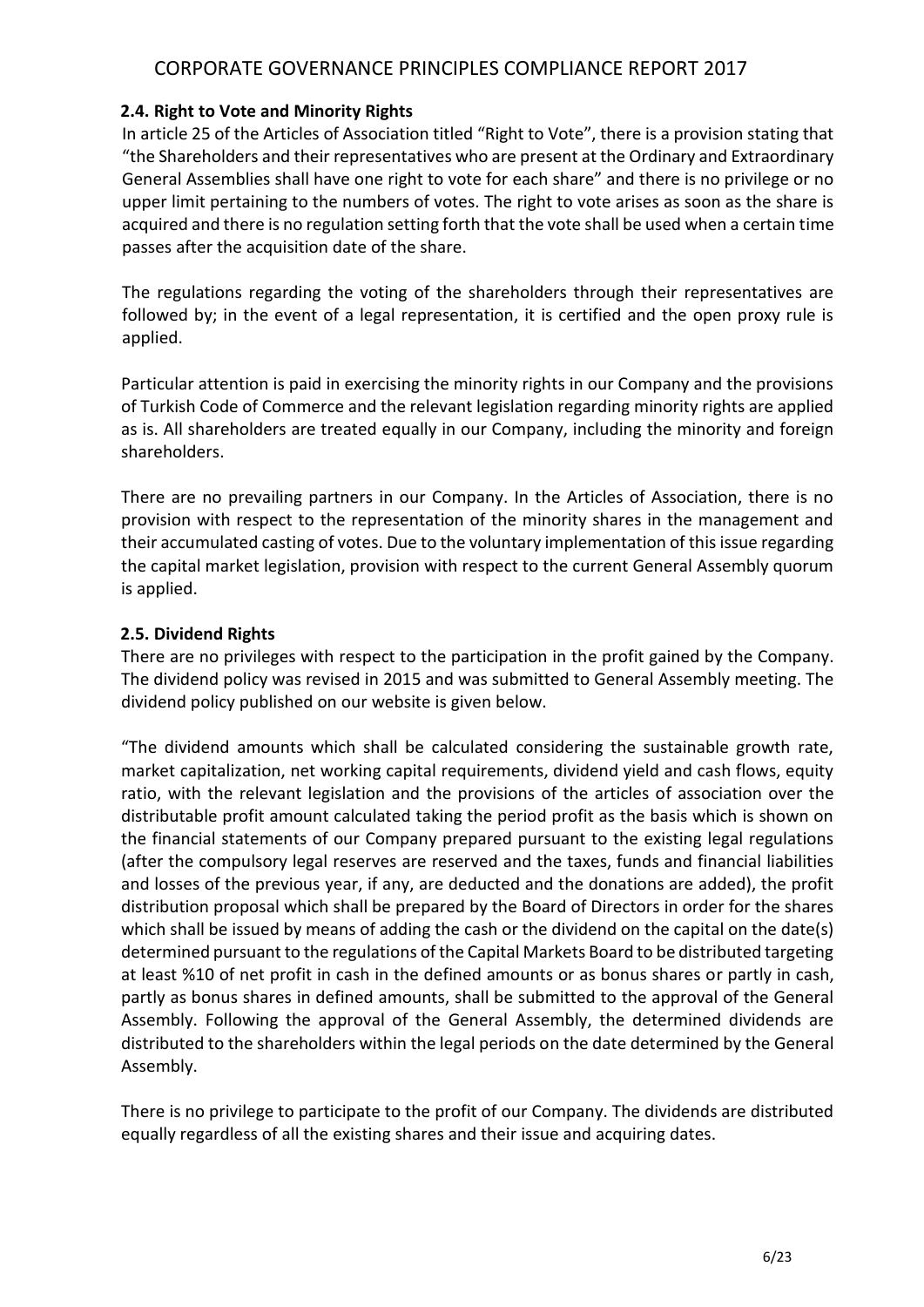In case of a revision made on the Dividend Policy, the resolution of Board of Directors regarding this revision and the reason for revision shall be publicly announced with respect to the legislation of Capital Markets Board."

As per the decision taken in the General Assembly pursuant to the provisions of the Articles of Association and to the Capital Market Law and other legal regulations in 2017 and within the legal periods, out of the profit gained from 2016 operations, the gross amount of 75.500.000 TL (7,55 Kurus TL per 1 TL of share, gross 7,55% over the capital) (net 64.175.000 TL - 3,6 Kurus TL per 1 TL of share, net 3,6% over the capital), 25.500.000 TL of which was distributed on 8 June 2017, 25.000.000 TL of which was distributed on 14 September 2017 and 25.000.000 TL of which was distributed on 14 December 2017 to our shareholders as cash dividend.

# **2.6. Transfer of Shares**

The transfer of the nominated Group A shares representing majority part of the capital and which are not traded in Borsa İstanbul has been restricted with the provision of article 6 of the Articles of Association stating "Group A shares shall not be sold or transferred without the consent of the Board of Directors; in the event that these shares are transferred or sold to third parties partially or completely without the consent of the Board of Directors, the Board of Directors is entitled to abstain from recording this sale in the records without stating a reason".

## **CHAPTER III - PUBLIC DISCLOSURE AND TRANSPARENCY**

## **3.1. Company Website and its Content**

In order to inform our shareholders in a timely and accurate manner within the context of public disclosure and transparency; the website of the Company at the address [www.aselsan.com.tr](http://www.aselsan.com.tr/) in Turkish and English is actively used and the information published on the web are updated regularly.

The section "Investor Relations" is included on our website also comprising the issues listed in article 2.1.1 of the corporate governance principles of Communiqué on Corporate Governance numbered II-17.1 issued by CMB on 3 January 2014.

Under "Investor Relations" section;

- 1. Corporate Governance
	- 1.1 Shareholder Structure and Privileged Shares
	- 1.2 Board of Directors
	- 1.3 Key Resolutions of Board of Directors
	- 1.4 Board Committees
	- 1.5 Articles of Association
	- 1.6 Company Profile and Trade Register Information
	- 1.7 Policies
	- 1.8 Ethical Principles
	- 1.9 Corporate Governance Rating
	- 1.10 General Assembly Meeting
	- 1.11 Compliance with Corporate Governance Principles
- 2. Sustainability
- 3. Stock Info
	- 3.1 Stock Info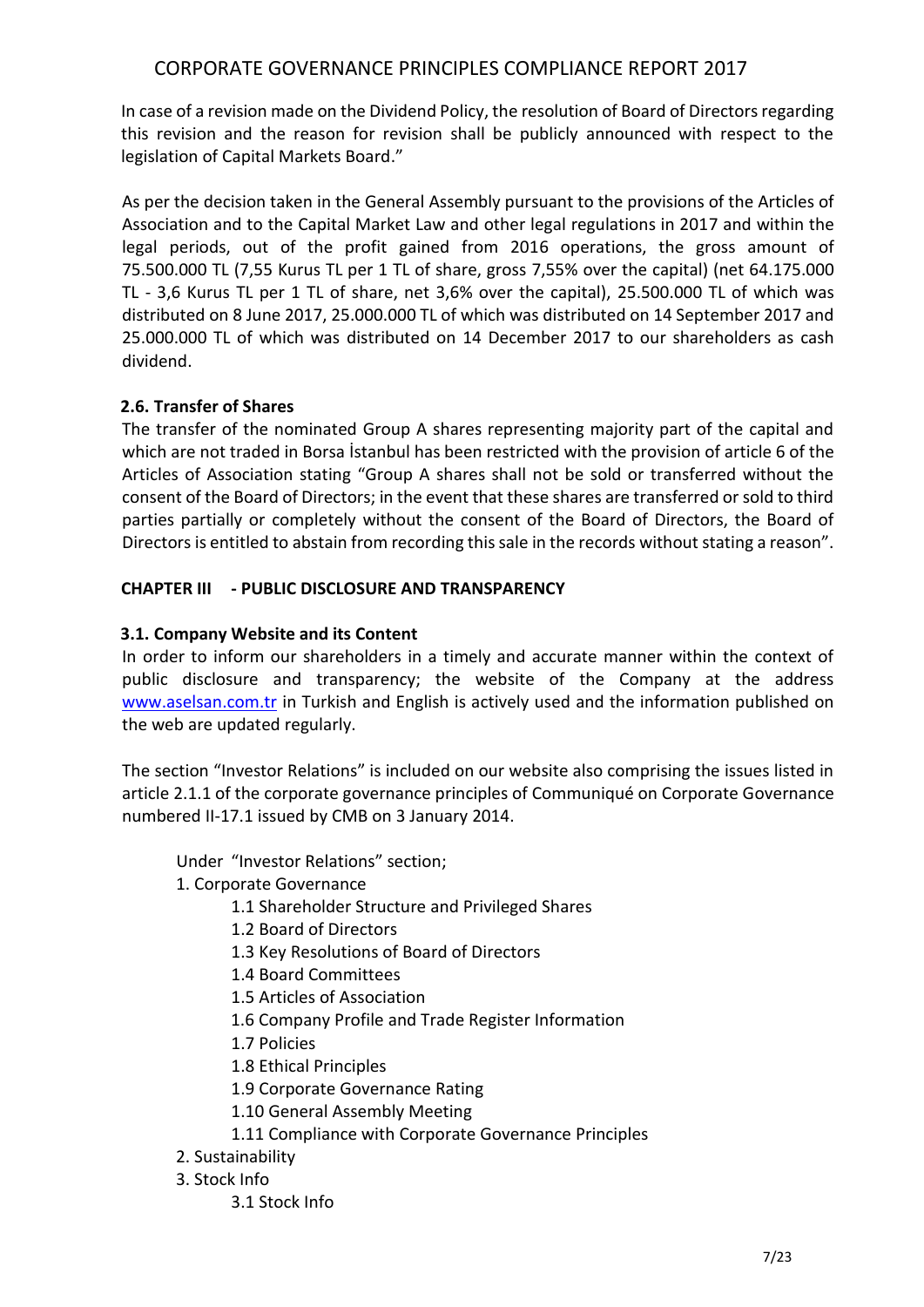- 3.2 Capital Increases
- 3.3 Analyst Coverage
- 3.4 Registration Statement and Public Offering Circular
- 3.5 Dividend Info
- 4. Investor Calendar
- 5. Annual Reports
- 6. Financial Data
	- 6.1 Financial Reports
	- 6.2 Financial Highlights
	- 6.3 Investor Presentations
	- 6.4 Board of Directors Reports
- 7. BİST Disclosures
- 8. Frequently Asked Questions
- 9. Contact

chapters exist. Necessary records and information are included under these titles. The information given on the Turkish website under "Investor Relations" section is included entirely on the English website.

## **3.2. Annual Report**

The Board of Directors prepare the annual report in detail regarding the operations of the Company and enable the public to reach complete and accurate information that can be comprehensive. The 2016 annual report of our Company was prepared as per the Turkish Code of Commerce numbered 6102, the Regulation Regarding the Determination of the Minimum Content of the Annual Reports of Companies issued by the Ministry of Customs and Trade, the Communiqué Regarding the Principles Related to Financial Reporting in the Capital Market and the Communiqué Regarding the Determination and Implementation of the Corporate Governance Principles, both issued by the CMB.

## **CHAPTER IV - STAKEHOLDERS**

## **4.1. Informing the Stakeholders**

The information requests of stakeholders are keenly handled and attention is paid in responding these accurately and in an understandable manner. Our employees are informed with an employeehand book and informative presentations over the intranet; continuous access to data and support is provided through help desk application over the intranet. Nonetheless, general and personal data that can be necessary outside the company are provided to access over the internet.

As for our suppliers, in order to provide efficient information transfer, ASELSAN Supplier Portal started to be used and by this way, monitoring and reporting of the data process/content between ASELSAN and its suppliers has been provided within Enterprise Resource Planning (ERP) system. On the other hand, information is also shared by ASELSAN website, joint organizations/workshops and face to face meetings.

High quality standards and high technological solutions are offered for services or delivered products with regard to customer needs and expectations so as to meet customer satisfaction. Requirements of these quality standards are met and inspections, tests are applied through every process from projects' start till the delivery phases. Our all processes are administered by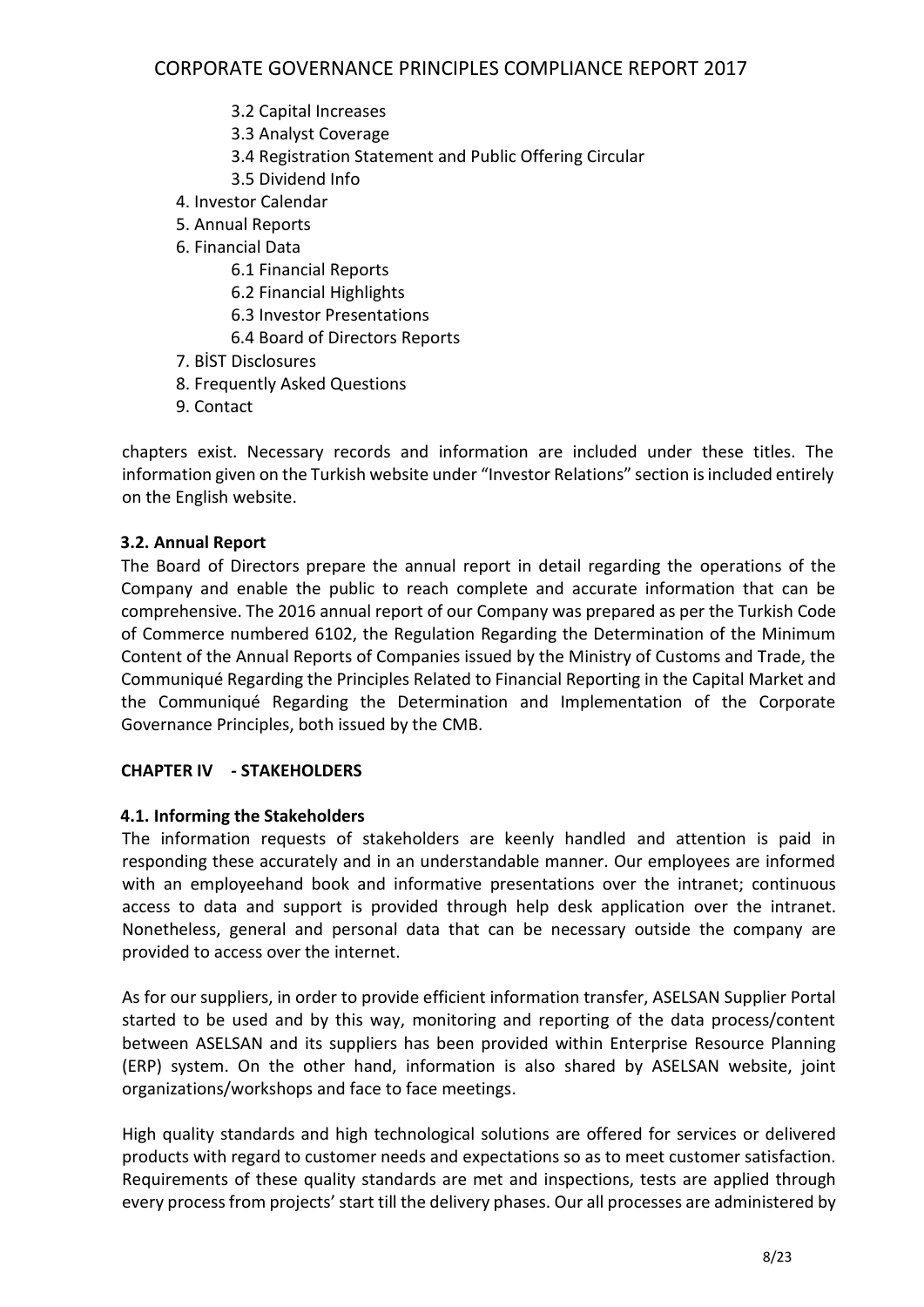directives, quality plans, standards, audits and test instructions. Our processes have been certified by internationally accepted standards such as AS9100, ISO 9001, AQAP and CMMI so that our products and services are secured to protect quality standards. These certificates are renewed every year with the audits performed. Changes and improvements of international standards are being followed and our processes are developed accordingly. Customer satisfaction, which is the primary objective, is evaluated and reported for the access of related executives. In addition, results and trends are evaluated by the upper management in an annual basis and required recovery activites are planned.

It is possible to increase the quality of product and service correspondingly increasing customer satisfaction by supplying the materials used in products from the right and trusted sources. For this purpose, suppliers are subject to product and/or field of activity based selection and evaluation processes. These activities that target continuous improvement and high quality standards for suppliers are regarded as playing an important role in eventual product quality. In this direction, trainings, technology/equipment transfers, on the job trainings are for creating a high quality supplier portfolio. All information is shared within the context of confidentiality with our suppliers, who have the status of our business partners, and it is not permitted to share this information with unauthorized persons and third party firms. Through related directives, handling any kind of relations between ASELSAN and the suppliers within the scope of law and ethical values, minimizing the occurrence of unsuitable conditions for protecting parties and securing the justice and transparency.

ASELSAN Magazine, published every 4 months, provides information regarding the activities, technical issues and up-to-date social events. Hardcopies of ASELSAN Magazine is delivered to the end users of ASELSAN products, shareholders who participated to the General Assembly Meeting, company employees and other related parties and uploaded to the website right after it is published.

The Compensation Policy can be accessed from our Company's website under Corporate Governance title.

The members of the Board of Directors and the executives do not perform any activities that may cause shareholders to incur losses or may diminish the Company assets. The subject that no debt shall be given, no loans shall be granted or no pledges such as guarantees in favor thereof may be extended to any members of the Board of Directors or to any employees through the use of ASELSAN assets, is declared within the "ASELSAN Ethical Principles, Values and Conduct Rules Document", which is available on our Company's website.

The e-mail mechanism for the stakeholders to report their complaints regarding the transactions of the company which are against the legislation or deemed unethical, is stated in the ASELSAN Ethical Principles Policy, which was revised last on 7 January 2016. The policy has been published on the Turkish and English web site following the approval of the policy. Within the context of the policy, the Ethics Committee is informing the Corporate Governance Committee.

#### **4.2. Participation of Stakeholders in the Management**

In the Articles of Association, there are no provisions regulating the participation of the stakeholders in the management. However, their participation to management shall be supported provided that it does not corrupt the Company activities.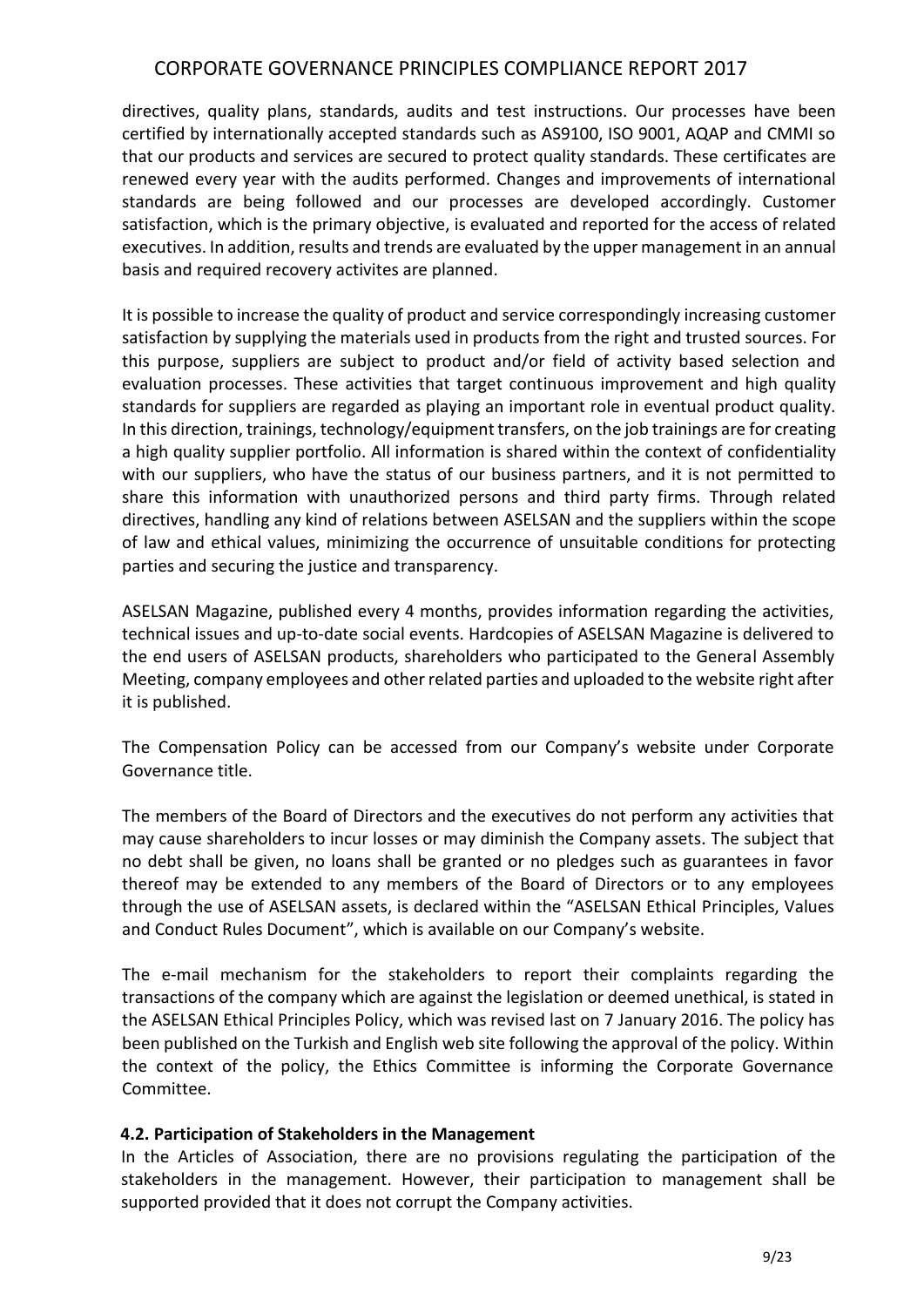The corporate governance structure of the Company gives the opportunity to all stakeholders including the employees and representatives to convey their worries with regard to transactions, which are inappropriate in terms of legality and ethics.

Our Board of Directors resolved on 30 September 2015 that; employee representatives shall attend the Board of Directors meetings at least once a year for submitting their opinions, suggestions and requests, in order to further comply with the article "Supporting the Participation of the Stakeholders in the Corporation's Management" of Corporate Governance Principles of Capital Board, numbered II-17.1. Within this context, by the coordination of the Corporate Governance Committee, the employee representatives have attended to the Board of Directors meeting on 26 December 2017 and have submitted their opinions, suggestions and requests.

In ASELSAN, an Employee Representative is formed in order to increase the motivation and the sense of identity through providing the ASELSAN employees with the opportunities to,

- Submit their expectations and problems to upper management,
- Share the decisions related with themselves timely and accurately,
- To participate in the decision making processes
- Increase communication with upper management.

The resolution of our Board of Directors dated 30 September 2015 is included in the Employee Representative Directive, which became effective on 17 November 2015. As per the directive published, within the new structure;

- Electing of representatives shall be made by the involvement of all employees to the election process once in every two years via Intranet Portal,
- 1 personnel representative shall be representing every 100 employees,
- A fractional bottom-up structure shall be formed that includes sub-committees and a supreme board,
- Problems shall be first solved by the relevant units in-house, and only the ones that could not be solved shall be transferred to the Supreme Board,
- Filter mechanisms shall be developed for agenda setting,
- Representatives shall attend to the Board of Directors meeting at least once a year.

Coordination of representative meetings is held by the Corporate Services Vice Presidency, where the meeting chairman is the CEO. Nevertheless, Human Resources Management Vice Presidency is represented at least at the level of Director.

The elections for the Employee Representative was made in April 2016, and the tasks of the sub-committees and supreme boards are being perfomed in compliance with the related internal regulations.

#### **4.3. Human Resources Policy**

The human resources policy of our Company is to adopt an understanding which adds successful and dynamic talents to ASELSAN family required pursuant to the vision of ASELSAN, which contributes to the sustainable success of ASELSAN with employee oriented approaches, adds value and which takes side of its employee at all times.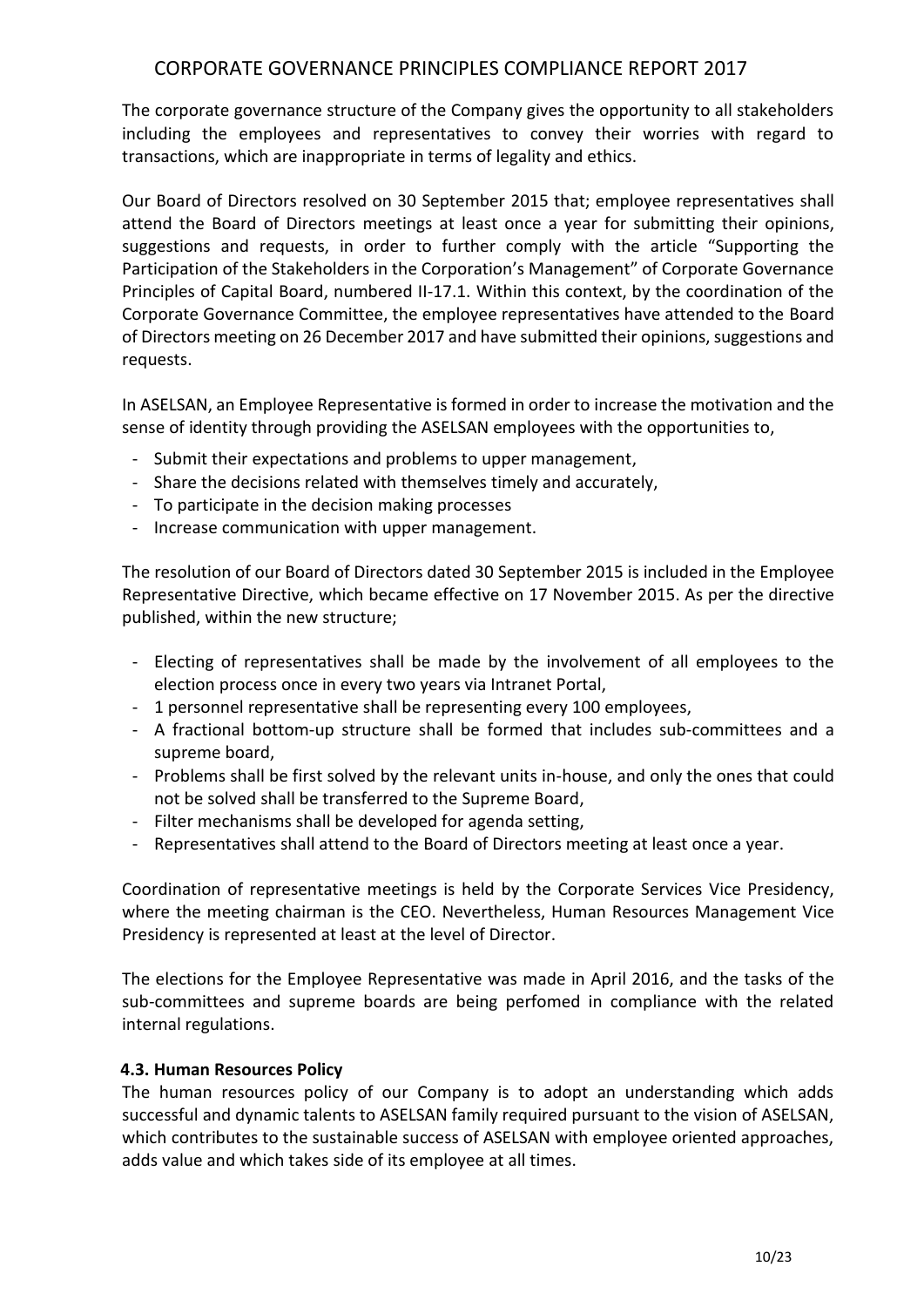Within this scope and pursuant to the vision, mission and the principles of the Company, regulations have been set out pertaining to the working conditions of the personnel, their qualifications, recruitment, promoting, remuneration, rewarding, dismissal, disciplinary treatments, rights, tasks and liabilities and other personal rights.

59% of our employees stand for the engineering group, 29% for the technician group, 7% for the administrative group, 3% for the office personnel and 2% of the worker group.

There were no complaints related to discrimination from the employees in 2017. Performance and rewarding policies are announced to all of our employees through Company directives.

### **4.4. Ethical Rules and Social Responsibility**

### **4.4.1. Ethical Rules**

The ethical rules of our Company have been written and were published on our website. Furthermore, in order to integrate and develop the ethical rules with the implementations, an Ethical Committee was established to meet the evaluation, direction, consulting and recommendation requirements and create shared knowledge.

"ASELSAN Ethical Principles, Values and Conduct Rules" document is announced to all ASELSAN personnel with all its exhibits and the personnel makes a written commitment that s/he acknowledges the information and ethical values. When an amendment or an update is made on this document, the changes are made known to all the personnel and training programs about these changes are organized if deemed neccessary.

Ethical Committee comprises of five members, the chairmanship of the Committee is executed by the Human Resources Management Vice President and the secretariat is handled by Human Resources Director. Other members consist of the representatives of Legal Affairs Department, Central Procurement Department or Financial Management Vice Presidency, charged by the approval of the CEO, and and two personnel; one shall have at least 15 years, other shall have at least 5 years of ASELSAN experience among the Top 5 ranked nominees with the votes of ASELSAN personnel and assigned by the Board of Directors. If there are no changes in the organization, the Ethical Committee members serve at least for two years.

Ethical Committee meets once a month unless an application or disobedience is present. However, Committee, Board of Directors, Corporate Governance Committee, CEO or the Chairman of the Ethical Committee can call a meeting. Beyond evaluating applications, Ethical Committee represents reason and conscience of ASELSAN and works to increase the awareness about ethical values in ASELSAN family.

When there is an application, ethical committee conducts the required assestment and submit a report to the CEO. At the end of this investigation, necessary steps are taken in accordance with relative law and ASELSAN regulations and directives. The applications for last six months and assessment result is reported to Board of Directors each year within the months January and July.

In the year 2017, Disciplinary Procedures and Practices at ASELSAN were updated in order to create a harmonious and productive work environment and to be able to pursue our business targets as they should normally be. With the updated procedures, the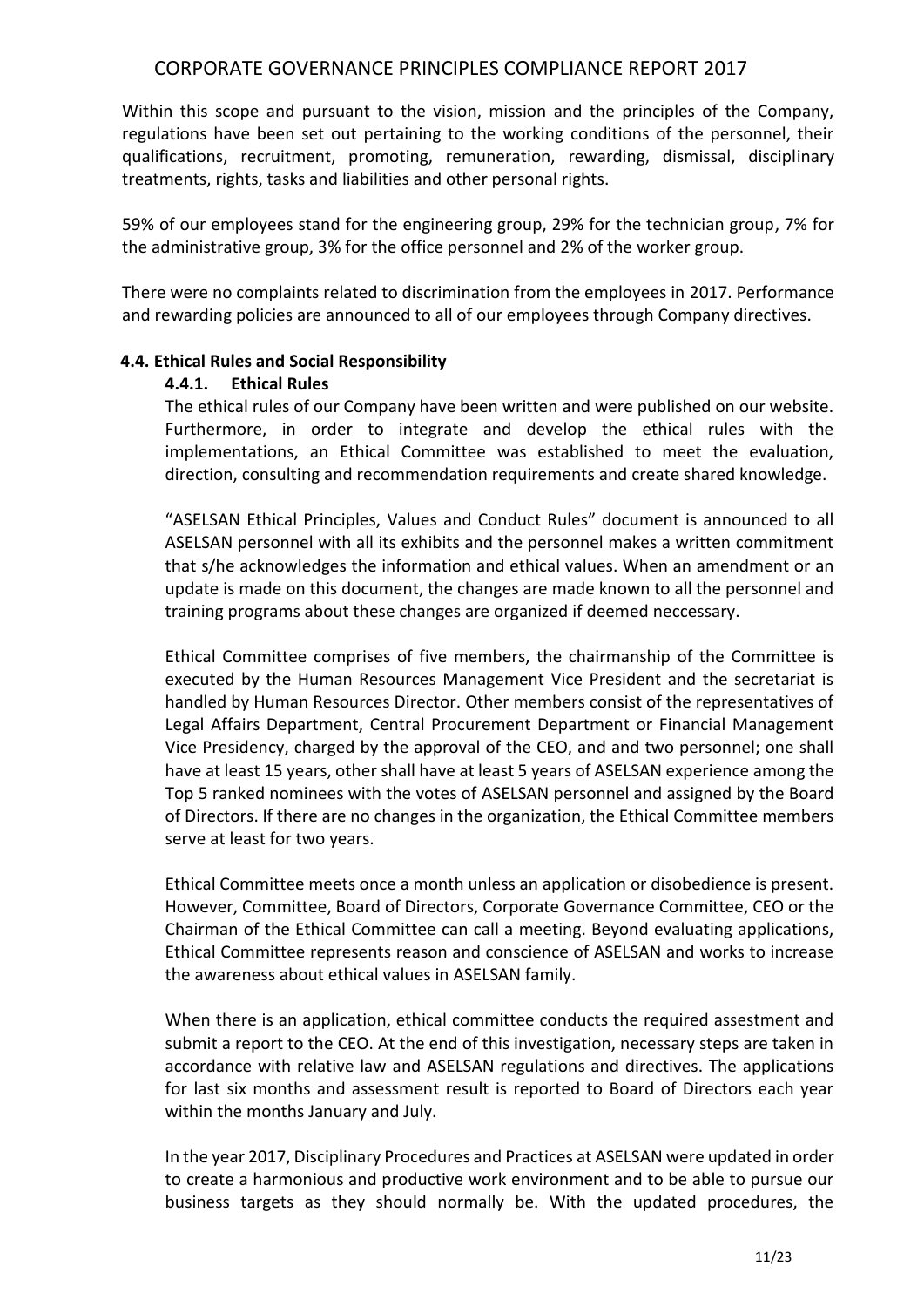operations and actions that require disciplinary action are defined; describing in detail how those disciplinary actions will be applied. These updates were announced to the employees through ASELSAN intranet system.

## **4.4.2. Social Responsibility**

An independent British institution, Carbon Disclosure Project (CDP) which reports how the risks of climate changes are managed by the companies announced the 2017 results of the Turkey Carbon Transparency Project. ASELSAN is placed in the B list, among the firms that most successfully manage climate change risks through production process and has the highest gas emission performance on the outcome of the research conducted by evaluating big firms including firms listed on Borsa İstanbul.

In ASELSAN, where decreasing carbon emission is one of the strategic goals, carbon emission has been monitored since 2009. Also, ASELSAN is the first and only company that is ranked with the highest initial score among Defence Industry firms in Turkey by participating in CDP survey.

ASELSAN has decreased carbon emission significantly through its efforts, and continues its operations by increasing momentum in the fields of increasing energy efficiency in production, giving priority to production technologies that decrease carbon emission, switching to use of energy that does not cause carbon emission.

Having certifications for ISO 14001 Environmental and OHSAS 18001 Work Health and Safety Integrated Management System; we will proceed to take part in pioneer applications through actualization of national and international initiatives.

In November 2014, Borsa Istanbul (BIST) has launched Sustainability Index that display the performance of January-March 2014 time period for BIST-30 firms in the fields of financial, environmental, social issues and corporate governance. With respect to that, as of this date, ASELSAN started publishing sustainability reports. As a result of the evaluation of our Company on the ASELSAN Sustainability Report, published in Turkish and English for the first time before the Index assessments, ASELSAN was among the 15 firms that were approved to be included in BIST Sustainability Index. In November 2017, ASELSAN kept its place in the index as a consequence of the re-evaluation of ASELSAN Sustainability Report that was published in June, 2017.

Sustainability reports that are published on our website (www.aselsan.com.tr) include the details of sustainable applications in the fields of strategic governance, corporate governance, ethical principles, internal audit, bribery and corruption, risk management, communication with stakeholders, supply chain, information systems, facility management, employee development, human rights, occupational health and safety, environmental management.

In the year 2017, our company supported the following events through sponsorship:

- Turkish Armed Forces Rehabilitation and Healthcare Center's Disability Sports Club's sport activities,
- The event "5,500 people, consisted of the Gendarmerie General Command personnel and the students of the Coast Guard Academy, reading the same page of the same book all at the very same time" organized by the Gendarmerie General Command on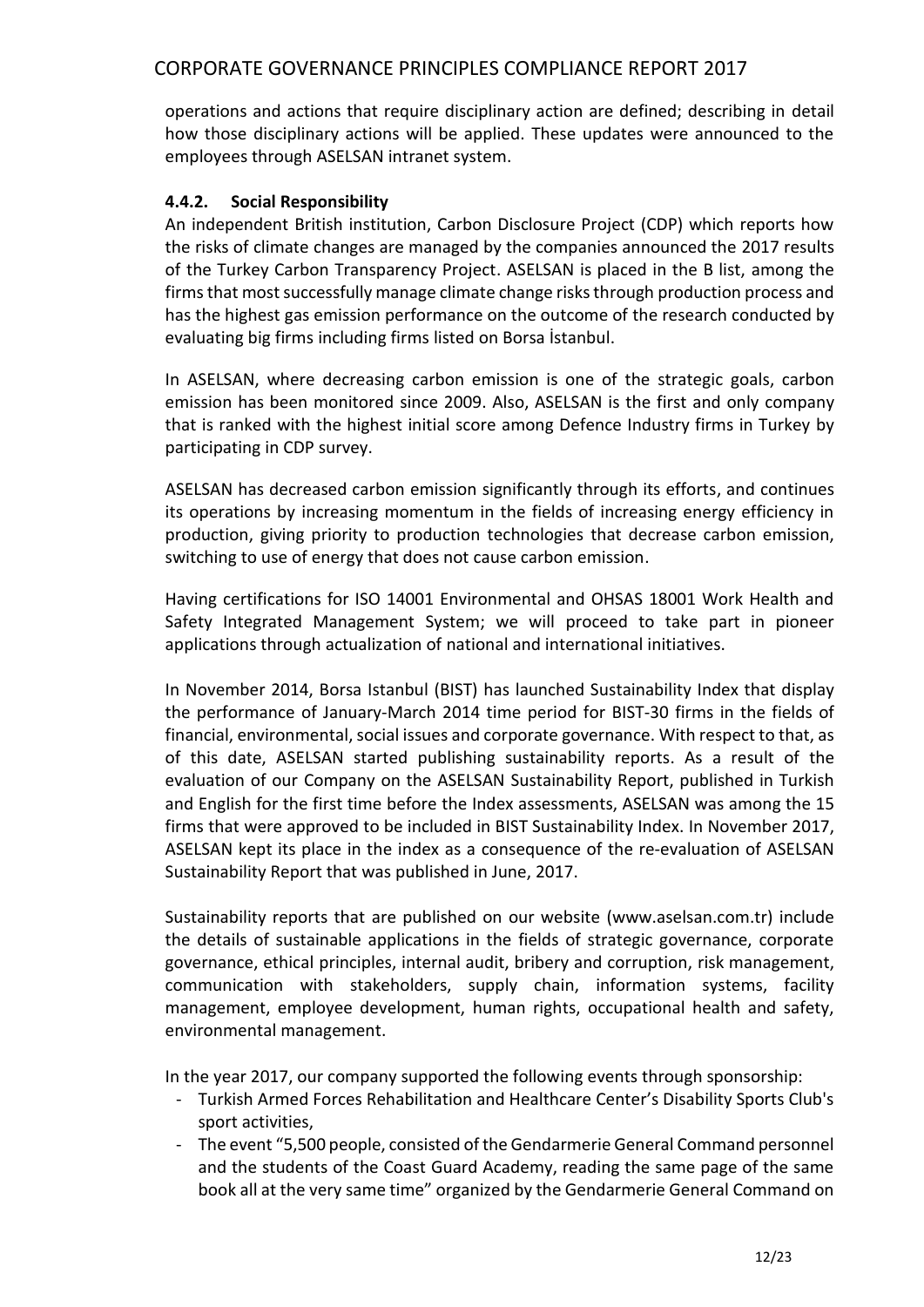the occasion of 19 May the Commemoration of Atatürk, Youth and Sports Day, which also set a Guinness World Record,

- ROBOİK-Unmanned and Autonomous Land Vehicles Design Contest which was organized for the first time this year by the Undersecretariat for Defense Industries.

### **CHAPTER V - BOARD OF DIRECTORS**

### **5.1. Structure and Formation of Board of Directors**

In our Company, 3 members of 9 members of Board of Directors are independent members. The duties of Nomination Committee are executed by Corporate Governance Committee. The report regarding the evaluation of the list of Independent Members of Board of Directors prepared by Corporate Governance Committee on 28 December 2016 was presented to Board of Directors on 28 December 2016. Within the scope of CMB's Communiqué on Corporate Governance numbered II.17-1, CMB has not stated any adverse opinion on the nominees list and the evaluation report, which were submitted to CMB on 12 January 2017. The CV's and independence statements of the 9 nominees were announced to public on our website on 16 February 2017. As a result of the voting at the General Assembly Meeting on 15 March 2017, 3 nominees were elected as Independent Members of Board of Directors. There were no cases to eliminate the independency of the Independent Members of the Board of Directors in 2017.

| <b>Name Surname</b>   | <b>Duty</b>                     | <b>Election Date</b> |
|-----------------------|---------------------------------|----------------------|
| İbrahim ÖZKOL         | Chairman / Independent Member   | March 2017           |
| Mustafa Murat ŞEKER   | Vice Chairman / Managing Member | May 2013             |
| Murat ÜÇÜNCÜ          | Member / Managing Member        | May 2013             |
| Ziya AKBAŞ            | Independent Member              | March 2014           |
| <b>Ercümend ARVAS</b> | Independent Member              | <b>March 2016</b>    |
| Bayram GENÇCAN        | Member                          | <b>March 2017</b>    |
| Haluk GÖRGÜN          | Member                          | March 2017           |
| Emin Sami ÖRGÜÇ       | Member                          | March 2017           |
| Ercan TOPACA          | Member                          | March 2017           |
| <b>Faik EKEN</b>      | <b>CEO</b>                      | May 2014             |

The CVs of the Members of the Board of Directors are included in the 2016 annual report and the information with respect to their duty terms is provided in the table below.

In article 13 of the Articles of Association titled "Duties and Authorization of the Board of Directors", the duties and authorization of the Board of Directors have been defined. Besides, the Board of Directors Working Directive also describes the Duties and Authorization of the Board of Directors. With the article 14 of the Articles of Association titled "Assignment of the Authorization to the CEO", the assignment of the authorization of the Board of Directors to the CEO has been set out. The duties and authorization of the executives are described in the "Duties and Responsibilities Directive" formed within the Company.

The duties of the Members of the Board of Directors and of the CEO carried out outside the Company, information regarding the term of office and the statements of the board of members with respect to their independencies:

- There are no members of Board of Directors carrying out an executive duty.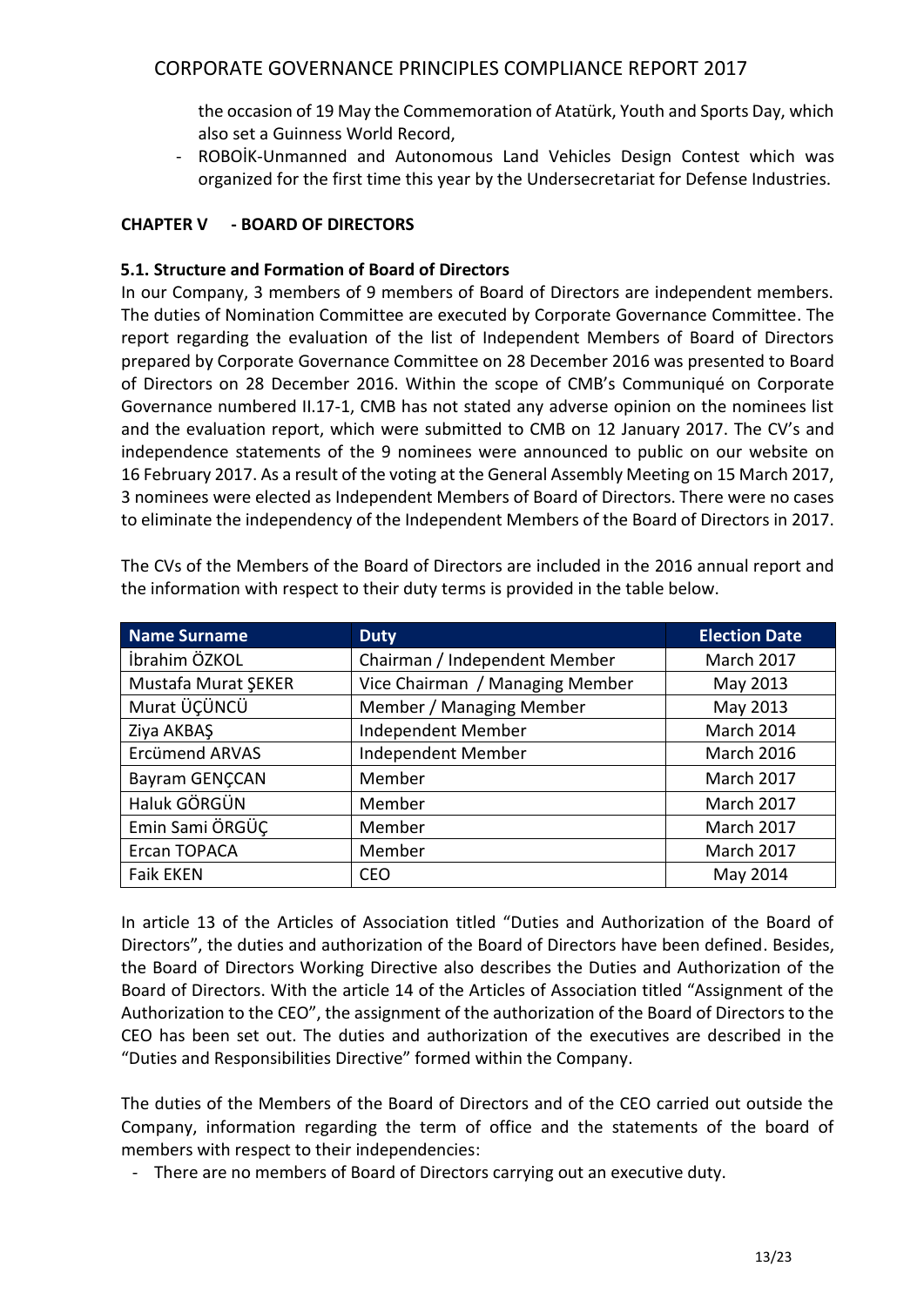- The statements of independence of the Independent Members of the Board of Directors have been provided at the annex of the Compliance Report.
- The Members of the Board of Directors fulfill their duties without any interest or benefit and pursuant; to the liabilities and authorizations undertaken by the Board of Directors and to the regulations of the Turkish Code of Commerce and CMB.
- Members of the Board of Directors, in accordance with the Working Directive of Board of Directors, are liable not to enter into any commercial treatments directly or indirectly with the Company that coincides with the Company objectives, on their behalf or on behalf of others without the consent of the General Assembly.

## **5.2. Principles of Activity of Board of Directors**

Board of Directors carries out its duties and responsibilities determined with reference to TCC, Capital Market Law and Articles of Association. In this context, the basis of duties and operations are indicated in details in ASELSAN Board of Directors Working Directives.

The agenda of the Board of Directors meetings is formed with the proposals of the Members of the Board of Directors and the committees and the CEO, it is afterwards evaluated by the Board of Directors Chairman and finalized. The subjects emerged as urgent and which are considered worthwhile to discuss may be added to the agenda during the Board of Directors meeting.

As per article 10 of the Articles of Association, the Board of Directors assemble when required and at least once a month. The number of Board of Directors Meetings in 2017 was 50, where 34 of the decisions in the meetings are interim decisions. 90% of the Members of the Board of Directors attended 88% of the meetings.

The place, date, time and agenda of the next meeting is decided at the Board of Directors Meetings. Documents pertaining to the meeting agenda are sent to the members of Board of Directors at least 3 work days before the meeting by the Presidency.

The Members of the Board of Directors attend the meetings and fulfill their duties as per their authorization and responsibilities. The members who do not attend the meetings submit their excuses.

Board Office is established under Board of Directors in order to coordinate necessary issues in the name of the Board, particularly the relationships with the Presidency and TAFF, to execute planning and support the Board of Directors' operations.

All members have one right to vote, including the chairman. If the numbers of votes are equal, the vote of the chairman does not change the result. Abstaining is not possible, either rejection or acceptance is voted. The vote of the abstaining member is considered as a rejecting vote. The member casting a reject vote states the ground for this in the meeting minutes and undersigns it. According to the article 11 of the Articles of Association titled "Quorum of Meeting and Decision Making"; "The provisions of the TCC, Capital Market Law, regulations of the Capital Markets Board in connection with corporate governance and other relevant legislation are taken into account with respect to the meetings and decision making quorums of the Board of Directors as well as with respect to any Board of Directors members assuming duties and positions outside the Company. Any action and resolutions taken by the Board of Directors without complying with the Corporate Governance Principles, which are made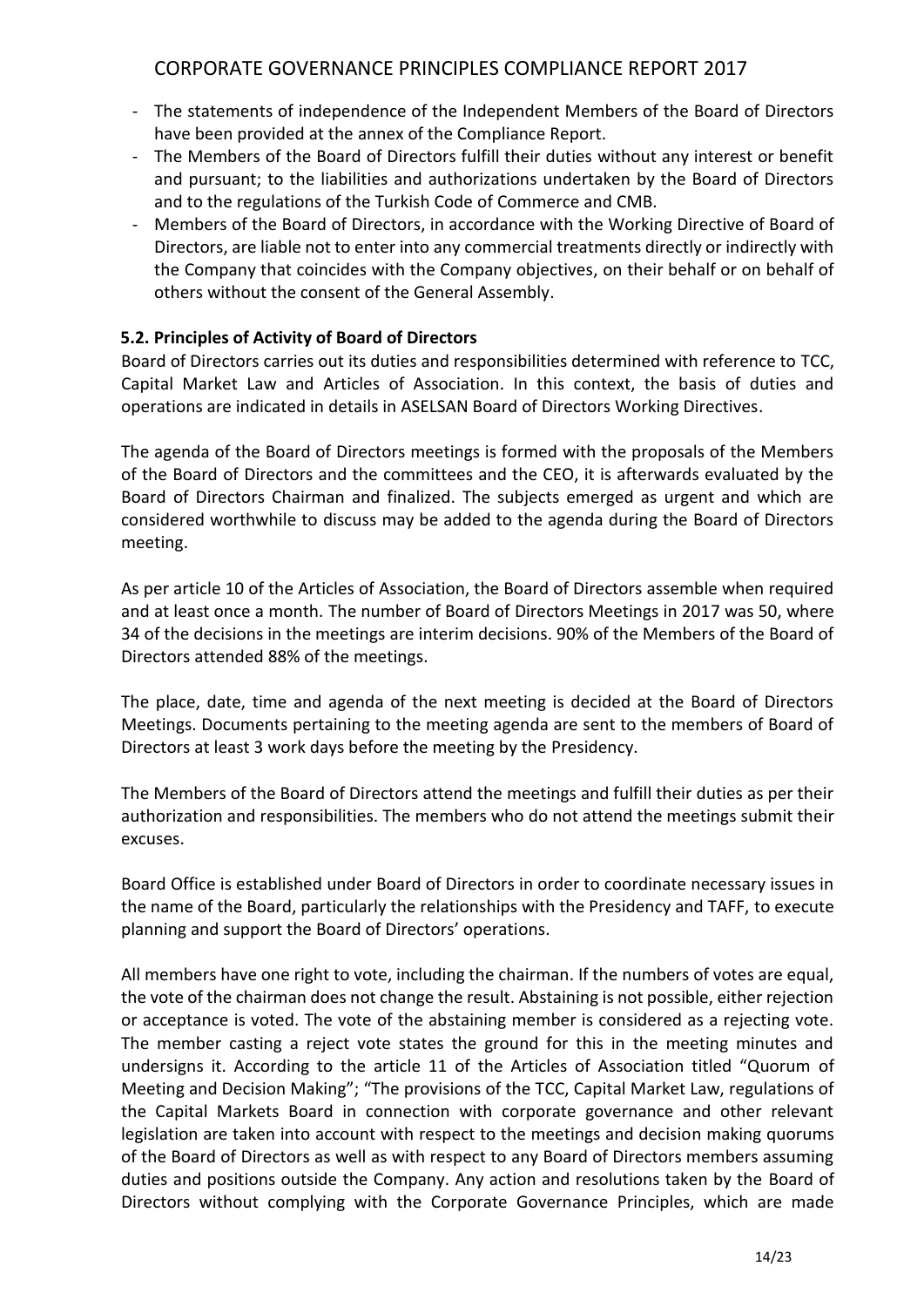mandatory as to be complied by the Capital Markets Board, are invalid and considered as in contrary to the Articles of Association". In the operation year 2017, there were no related party transactions or any other significant issue, which had to be submitted to the approval of the general assembly, since they were not approved by the Independent Members of the Board of **Directors** 

The signed decisions are made available to the follow up of the Members of the Board of Directors and Executive Committee Members in the electronic platform.

In accordance with the article 4.2.8 of Capital Markets Board Corporate Governance Communiqué; Executive Liability Insurance Policy was signed for Board of Directors members on 17 July 2017 with the total liability amount of USD 75.000.000,- which corresponds to more than 25% of the paid-in-capital of our Company, with a validity period of 1 year.

### **5.3. Number of Committees Formed in the Board of Directors with Their Structures and Independency**

As per the title "Committees Formed in the Board of Directors" in the Communiqué Regarding Determination and Implementation of Corporate Governance Principles by the Capital Markets Board, our Company's Board of Directors, in the meeting dated 10 April 2012, formed an Audit Committee, Corporate Governance Committee and Early Detection and Management of Risk Committee and announced this to the public. There are no Nomination and Remuneration Committees within the Board of Directors and the duties of these are carried out by the Corporate Governance Committee.

The directives of Audit Committee, Corporate Governance Committee and Early Detection and Management of Risk Committee are made available at the website of our Company. The Independent Members of the Board of Directors have duties in more than one committee. This is because it is mandatory that all members of the Audit Committee and the chairman of the other committees should be Independent Members of the Board of Directors.

Boards of Directors have made the annual evaluation of the committees composed under its structure and the evaluation report is available in 2016 Annual Report.

#### **AUDIT COMMITTEE**

|                | Committee Members (January – March 2017)              |
|----------------|-------------------------------------------------------|
| Ziya AKBAŞ     | : Chairman / Independent Member of Board of Directors |
| Nazim ALTINTAS | : Member / Independent Member of Board of Directors   |
| Ercümend ARVAS | : Member / Independent Member of Board of Directors   |
|                |                                                       |

Committee Members (April – December 2017)

| Ziya AKBAŞ     | : Chairman / Independent Member of Board of Directors |
|----------------|-------------------------------------------------------|
| Ercümend ARVAS | : Member / Independent Member of Board of Directors   |

The main duties of the Audit Committee that were set out in the "ASELSAN Audit Committee Work Directives" regulating the working principles of Audit Committee are as follows;

To enable the disclosure of the financial data of ASELSAN, to pursue the operation and efficiency of the accounting system, independent audit, internal audit and internal control system of the company,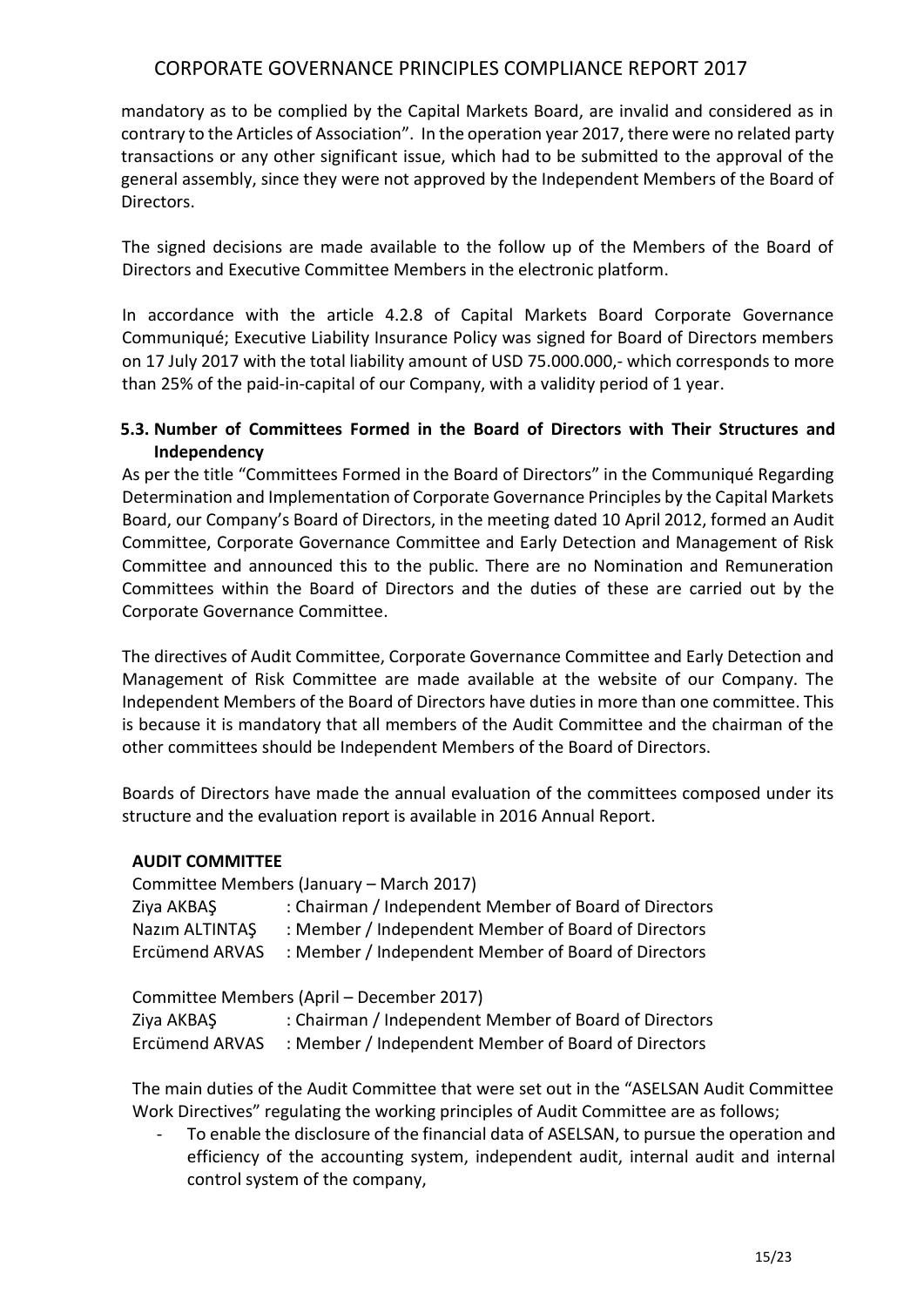To assemble at least every 3 months, to share the meeting minutes with the Board of **Directors** 

Meetings were held by Audit Committee on dates 20 February 2017, 8 May 2017, 21 August 2017 and 31 October 2017 regarding the financial statements with the participation of the relevant independent audit company in 2017.

In order to increase the efficiency of internal audit, attention was paid to strengthen the cooperation with Internal Audit Presidency and to the supervision of internal audit activities, direct and continuous communication was established between Audit Committee and Internal Audit Presidency. A dimension of this communication; Audit Committee-Internal Audit Presidency coordination meetings, were held eleven times on dates 20 January 2017, 10 February 2017, 21 March 2017, 10 April 2017, 15 May 2017, 12 June 2017, 18 July 2017, 14 August 2017, 18 September 2017, 4 December 2017 and 18 December 2017.

The Committee was active in two main topics in 2017.

### **i. Independent Audit Activities and Works Regarding the Audited Financial Statements:**

"Communiqué on Financial Reporting in Capital Markets" Serial: II, 14.1 regulated the preparation of financial reports and their basis, principles of presentation to the relevant parties. December 2016, March 2017, June 2017 and September 2017 financials and Board of Directors reports were prepared in accordance with the communiqué numbered II, 14.1, and submitted to Board of Directors by Audit Committee and presented to the public via Public Disclosure Platform.

The procurement process for independent audit services for the year 2016 as per the CMB'S communiqué numbered II-14:1, was handled by the Procurement Department and the purchasing decision that the service shall be provided by "AKİS Bağımsız Denetim ve Serbest Muhasebeci Mali Müşavirlik A.Ş." (KPMG) was taken by Board of Directors. The resolution was submitted for approval on the General Assembly Meeting dated 15 March 2017 and was accepted.

## **ii. Internal Audit Presidency:**

Within the scope of the internal audit activities of the Company, the relations between the Internal Audit Presidency and the Board of Directors have been carried out through Audit Committee. A direct and continuous contact between Audit Committee and Internal Audit Presidency is present.

#### **CORPORATE GOVERNANCE COMMITTEE**

| Committee Members (2017 January - March) |                                                           |
|------------------------------------------|-----------------------------------------------------------|
| Ercümend ARVAS                           | : Chairman / Independent Member of the Board of Directors |
| Murat ÜÇÜNCÜ                             | : Member / Board of Directors Vice Chairman               |
| <b>Turan EROL</b>                        | : Member / Member of the Board of Directors               |
| Pinar CELEBİ                             | : Member / Investor Relations Manager                     |
|                                          |                                                           |

| Committee Members (2017 April- December) |                                                           |
|------------------------------------------|-----------------------------------------------------------|
| Ercümend ARVAS                           | : Chairman / Independent Member of the Board of Directors |
| Haluk GÖRGÜN                             | : Member / Member of the Board of Directors               |
| Emin Sami ÖRGÜC                          | : Member / Member of the Board of Directors               |
| Pinar CELEBİ                             | : Member / Investor Relations Manager                     |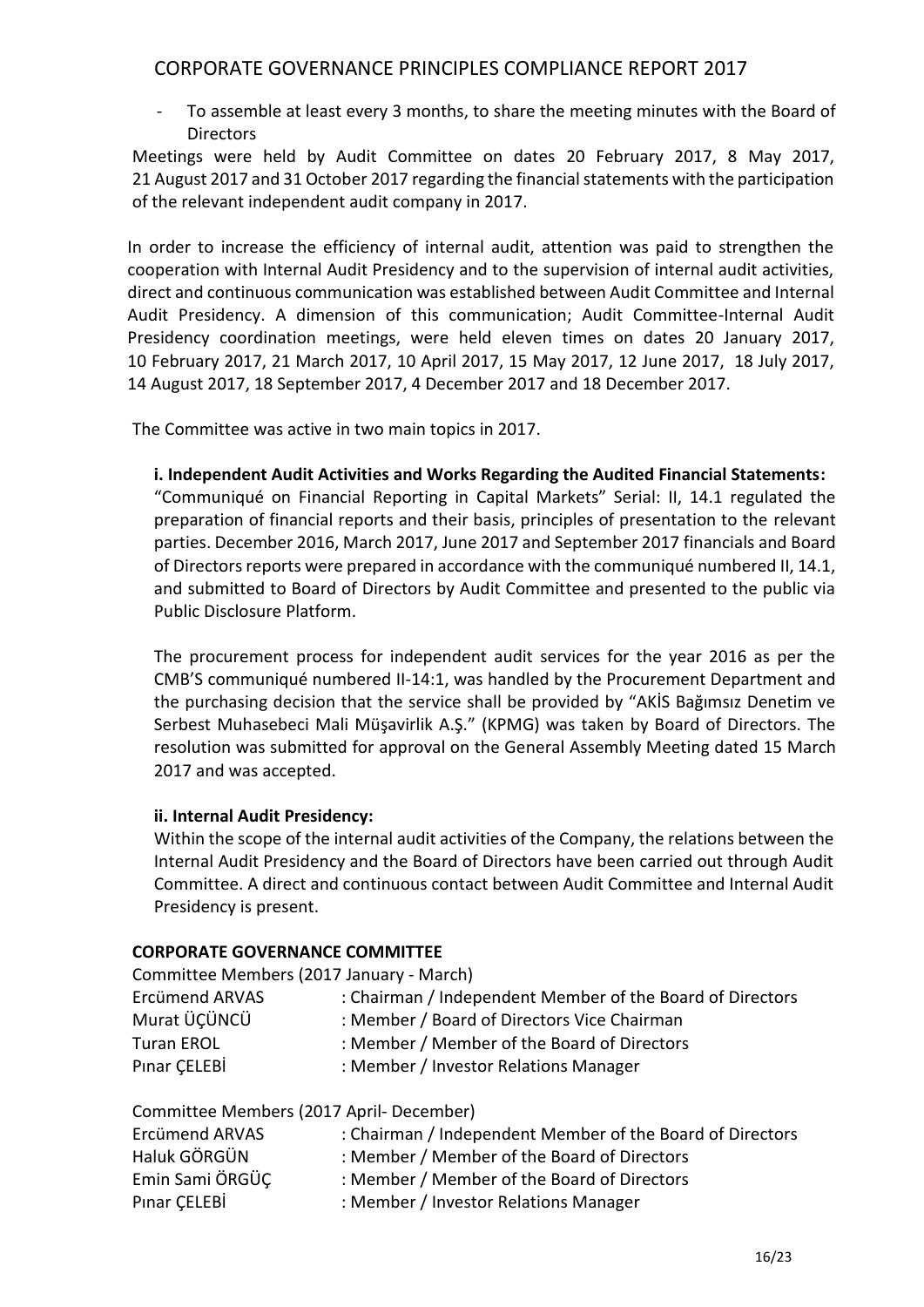The main duties of the Corporate Governance Committee were set out in the "ASELSAN Corporate Governance Committee Work Directives" as follows:

- To carry out studies for the implementation of Corporate Governance Principles in the Company,
- To observe whether the Corporate Governance Principles have been implemented or not and if not implemented to determine the grounds for this and the conflicts of interest arising due to not complying with these principles and to make proposals for improving the status,
- To monitor the activities of the Investor Relations Department.
- Corporate Governance Committee assembles every 3 months and in every situation when necessary. The meeting minutes are submitted to the Board of Directors.

The Corporate Governance Committee assembled eight times within the activity year 2017 on dates, 25 January 2017, 11 April 2017, 17 April 2017, 16 May 2017, 22 June 2017, 23 November 2017, 19 December 2017 and 26 December 2017. The meeting minutes of the Committee may be reached on our website. The committee was active in three respective tasks in 2017:

### **i. Operations of Investor Relations Department:**

Investor Relations Department have attended all the meetings in 2017, performed secretariat procedures of the committee with regard to "ASELSAN Corporate Governance Committee Working Directive" and informed the committee periodically about the tasks carried by investor relations department.

In 2017, the subjects discussed and tasks carried by the Corporate Governance Committee within the context of the meetings made are given below:

- Independent Board Member election process,
- Preparation of ASELSAN 2016 Corporate Governance Compliance Report and the submission of the report to Board of Directors,
- Corporate Governance Committee Evaluation Report,
- Corporate Governance Rating,
- Preparation of ASELSAN Corporate Governance 2016 Report and the submission of the report to Board of Directors,
- Tasks carried for the revision of the score cards of Sector Presedencies and Vice Presedencies,
- BİST Sustainability Index, sustainability tasks performed in ASELSAN and the draft ASELSAN 2016 Sustainability Report,
- Discussing the revision proposal for Human Resources Directive,
- Discussing the results of the internal control processes and the action plan,
- Fluctuations observed in ASELSAN stock,
- Discussing Industry 4.0 issue,
- Discussing Project Management issue,
- Discussing the tasks carried out by the General Directorate within the context of ASELSAN's export development strategies,
- Resolving on the Independent Board Member candidates to be submitted to the approval of the Board of Directors,
- The assignment to be made to UGES Sector Presidency,
- Investor Relations Department and its operations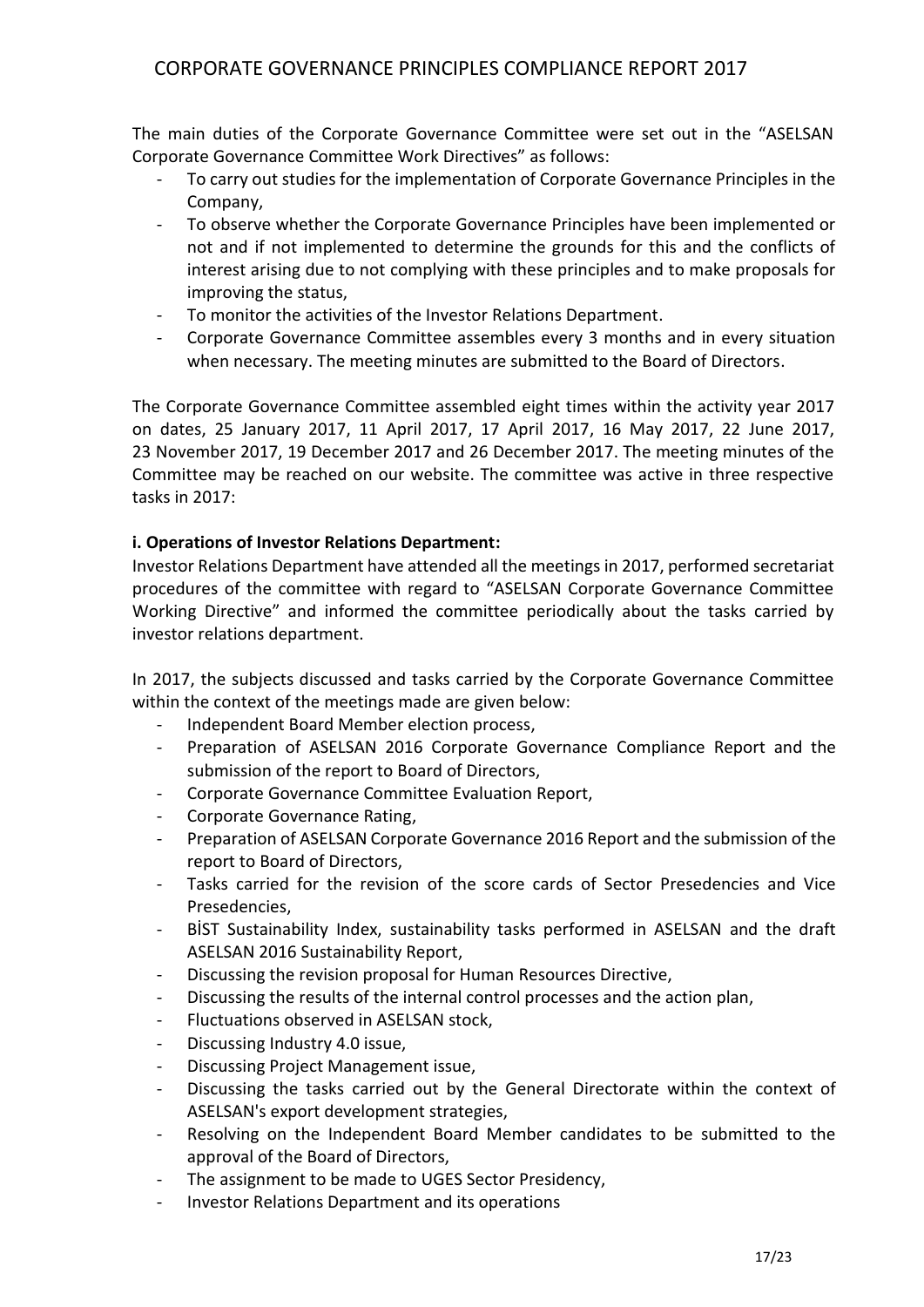#### **ii. Corporate Governance Rating:**

The evaluation of corporate governance rating performed by SAHA Corporate Governance and Credit Rating Services were concluded during the last quarter of 2017. According to the review, as a result of the enhancements made throughout 2017, the score of 12 December 2016, 9,15 out of 10, was revised as 9,20 out of 10 on 12 December 2017.

Our Company's share has been listed in the corporate governance index since the date 14 December 2012, which it first entered the index. Rating reports can be accessed on the company website.

### **iii. Election of Independent Board Members**

As given by Corporate Governance Principles, the responsibility of evaluating and reporting the nominations and their independency status is given to the Nomination Committee, in companies where this committee is not formed because of the structure of the Board of Directors, the responsibility is given to Corporate Governance Committee. Within this context, the evaluation of nominations which were made until 28 December 2016 was carried on by the Committee and the resulting nominee list was presented at the Board of Directors meeting on 28 December 2016.

CMB has not stated any opposing opinons regarding the nominees list and evaluation report which was submitted by the Board of Directors on 12 January 2017. The list was submitted to shareholders' voting on General Assembly Meeting on 15 March 2017 and as a result, Ziya AKBAŞ, Ercümend ARVAS, and İbrahim ÖZKOL were elected as independent members to serve for 1 year.

#### **EARLY DETECTION AND MANAGEMENT OF RISK COMMITTEE**

ASELSAN Board of Directors established the "Early Detection and Management of Risk Committee" with the resolution dated 10 April 2012 and numbered 720/1. The Committee executes as per the directive numbered ASY-01-066.

Committee Members (2017 January - March)

| Ziya AKBAŞ        | : Chairman / Independent Member of the Board of Directors |
|-------------------|-----------------------------------------------------------|
| İsmail GÜMÜŞTEKİN | : Member / Member of the Board of Directors               |
| Sedat NAZLIBİLEK  | : Member / Member of the Board of Directors               |

Committee Members (2016 April - December) Ziya AKBAŞ : Chairman / Independent Member of the Board of Directors Bayram GENCCAN : Member / Member of the Board of Directors

In 2017 the Committee continued to identify the risks which prevent ASELSAN from reaching its goals; manage the risks in accordance with the company's risk-taking profile; report the risk activities; build risk aware decision mechanisms and internal control. Risks identified through risk management processes are prioritized depending on their probability and impact. It is ensured that important risks are monitored and reported. In this respect, in 2017 the Committee held 6 meetings at 16 January2017, 27 March 2017, 22 May 2017, 24 July 2017, 22 September 2017 and 27 November 2017. Committee's activities are summarized below:

"2016 Evaluation Report" was prepared and submitted to Board of Directors in January 2017.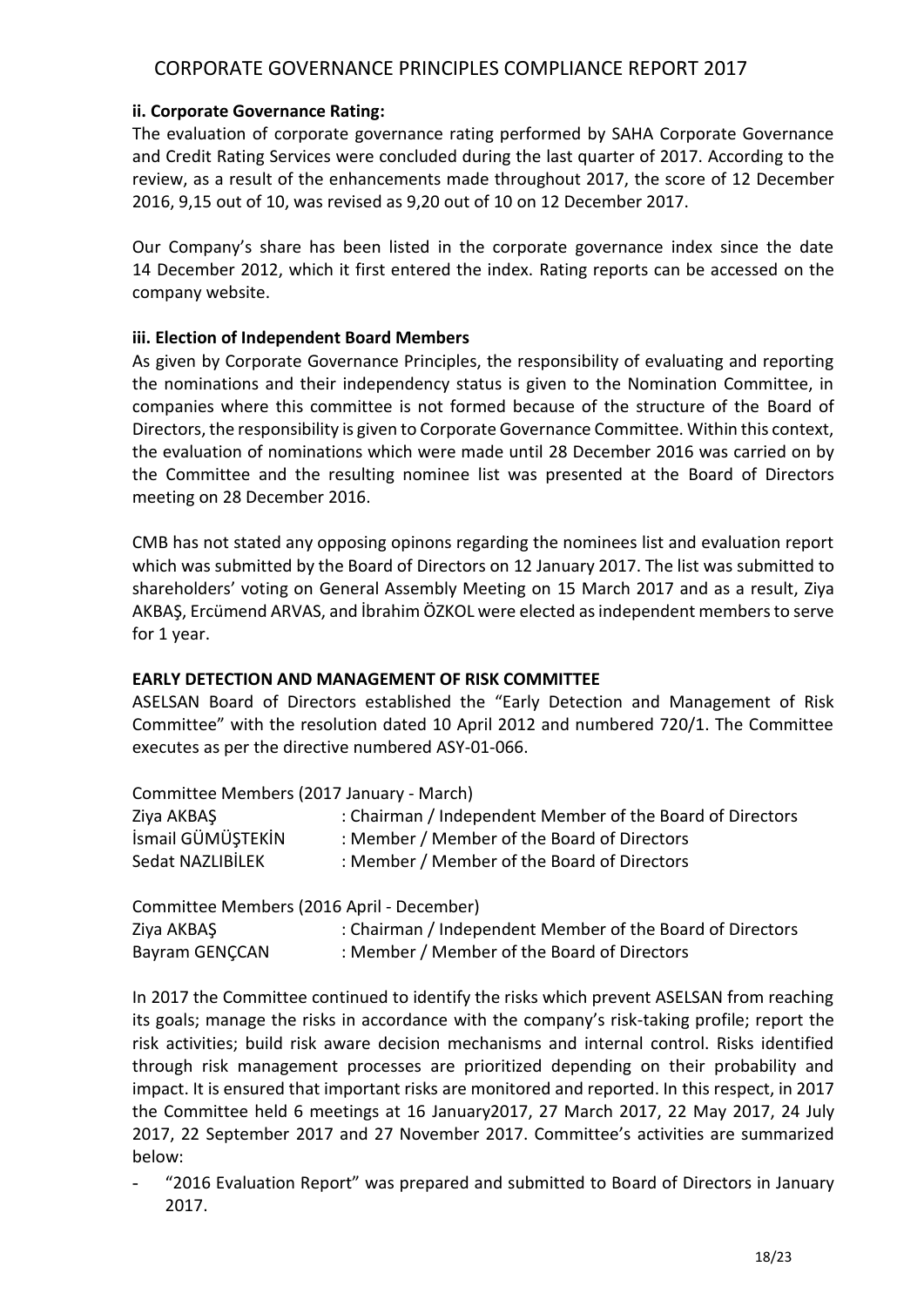- "Corporate Risk Evaluation Report" was prepared and submitted to Board of Directors in January 2017, March 2017, May 2017, July 2017, September 2017 and November 2017. In the reports;
	- Important risks of ASELSAN were evaluated and monitored. The risk classification, explanation, rating, strategy, owner/responsible, current control operations and relevant indicators were included in the report.
	- Warning levels of benchmarks for risk indicators were determined and the risk indicators which divert from the benchmark and can signal the poor performance of a goal during the reporting period were also reported.
- Risk management chapters in the annual report and the other reports set by the legal authorities were prepared.
- Special reports were prepared for specific risks related to recent incidents.

The secretariat formalities of the Committee were performed by Corporate Risk Management and Internal Control Department of Finance Directorate.

## **5.4. Risk Management and Internal Control Mechanism**

Internal audit operations and corporate governance are facilitated via risk management and development of efficiency of internal control procedures in ASELSAN. The most important role of internal audit operations is assuring the Audit Committee and Board of Directors that the risks are being managed effectively. Annual audit plan and work programs are prepared on a risk basis and audit results are reported periodically to Audit Committee. Harmonization with legal and firm regulations, the status of application of ethical principles and the effectiveness of risk mitigation is evaluated by Internal Audit Department.

#### **5.5. Strategic Objectives of the Company**

The Board of Directors is the top level body to make strategic decisions and to execute and represent. As per the Articles of Association of the Company, the Board of Directors is responsible to determine the strategic plans and control their implementations.

Strategic management process is a part of Corporate Governance and is managed by the CEO in the name of Board of Directors, following the approval of the Strategic Plan, prepared with the coordination of Strategic Management Directorate. Reaching ASELSAN's long term goals and sustaining success can be achieved through environment friendly strategies.

ASELSAN's vision is to be a reliable, competitively preferred, environment-friendly and human conscious technology firm which preserves its sustainable growth in the global market via the values created for stakeholders, as well as serving its establishment purposes. Within this concept, annually updated 5 year Strategic Plan and Business Plans and 3 year budgets are prepared. With this methodology, short and middle term targets are specified by considering long term goals. The operations to be carried out for these targets are executed by Sectors Presidencies/Vice Presidencies and performance evaluations are made based on Balanced Scorecard method, which is widely used in the world.

#### **5.6. Financial Rights**

Renumeration procedures for Board of Directors Members and Managers with Executive Responsibility, which are set in written form in accordance with the Corporate Governance Principles, are published on our Company's website.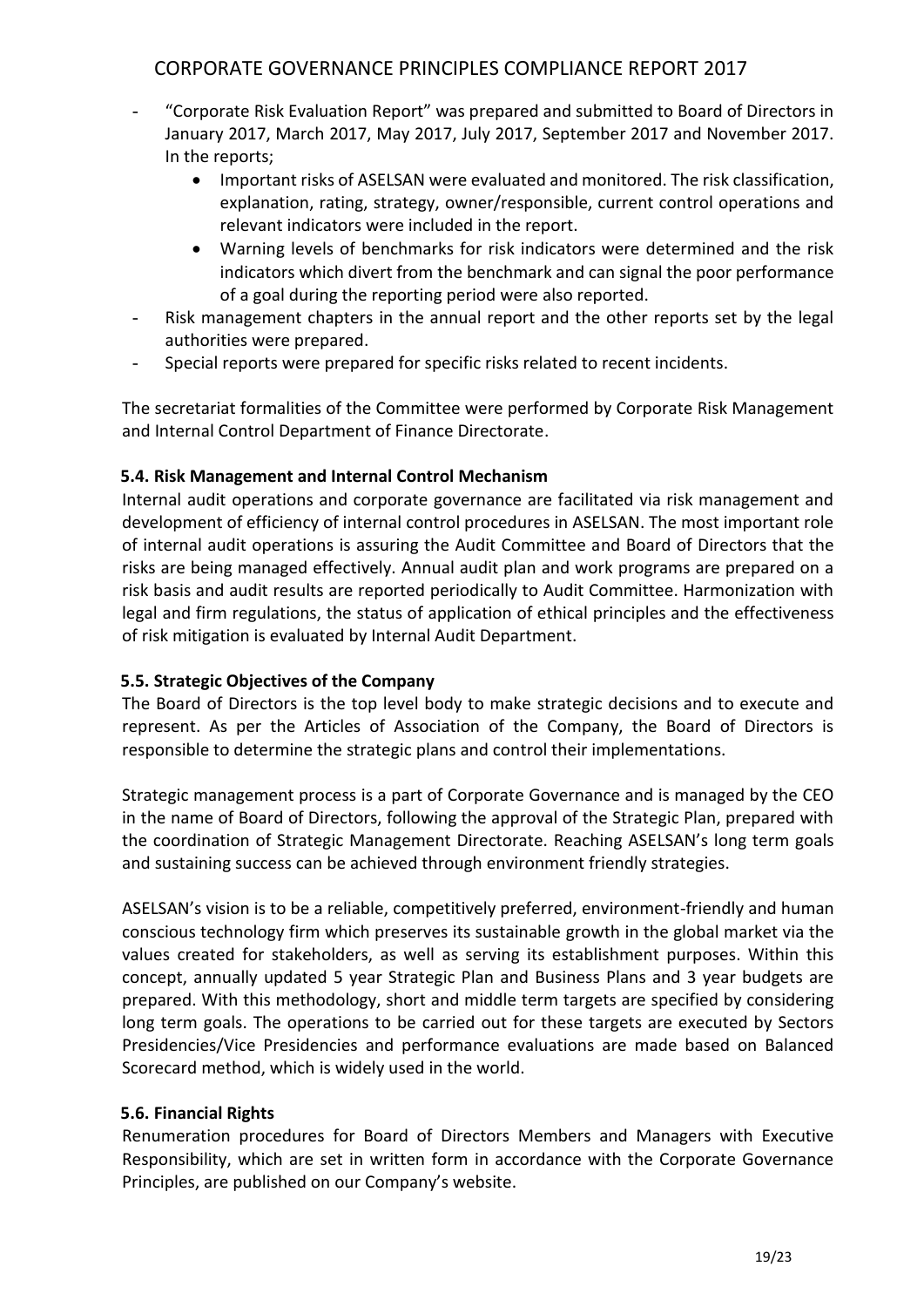The renumeration and all other benefits provided to board members are explained on an individual basis in the 2016 annual report.

Monthly remunerations provided to our Members of the Board of Directors are determined by the General Assembly and no other benefits are granted apart from the monthly remuneration. Pursuant to the resolution taken at the 42<sup>nd</sup> Ordinary General Assembly held on 15 March 2017, the Members of the Board of Directors are paid TL 3.000,- per month. As for the determination of the financial rights of the board members, no reward system is applied to reflect the Company performance and which is based on the performance of the Members of the Board of Directors.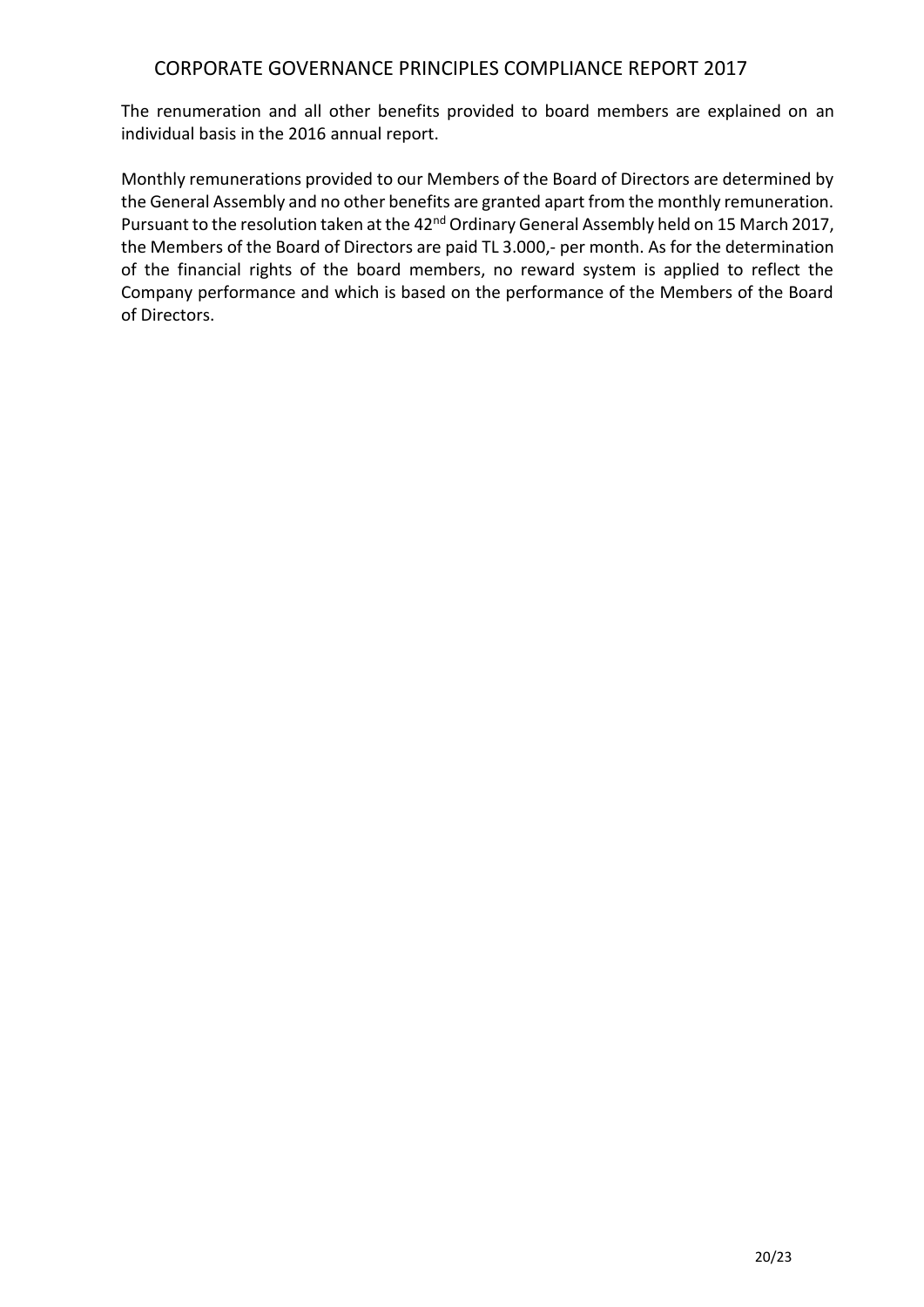### **Statement of Independence**

### TO THE BOARD OF DIRECTORS OF ASELSAN ELEKTRONİK SANAYİ VE TİCARET A.Ş. ANKARA

Date: 30 November 2016

With respect to the corporate governance principle numbered 4.3.6 of the Capital Markets Board's Communiqué on Corporate Governance numbered II-17.1, in order for me to be selected as an Independent Board Member of ASELSAN Elektronik Sanayi ve Ticaret (Company), I hereby agree, represent and undertake that I;

- a) do not have a relationship in terms of employment at an administrative level to take upon significant duty and responsibilities within the last five years, do not own more than 5% of the capital or voting rights or privileged shares either jointly or solely or do not have established a significant commercial relation between the corporation, companies on which the corporation hold control of management or significant effect and shareholders who hold control of management of the corporation or have significant effect in the corporation and legal entities on which these shareholders hold control of management and myself, my spouse and my relatives by blood or marriage up to second degree,
- b) have not been a shareholder (5% and more), an employee at an administrative level to take upon significant duty and responsibilities or member of board of directors within the last five years in companies that the corporation purchases or sells goods or service at a significant level within the framework of the contracts executed, especially on audit (including tax audit, statutory audit, internal audit), rating and consulting of the corporation, at the time period when the corporation purchases or sells services or goods,
- c) have professional education, knowledge and experience in order to duly fulfill the duties assigned for being an independent board member,
- d) will not be serving as a full time employee at public authorities and institutions after being elected, except being an academic member at university provided that is in compliance with the relevant legislation,
- e) am residing in Turkey in accordance with the Income Tax Law (I.T.L) dated 31.12.1960 and numbered 193,
- f) am capable to contribute positively to the operations of the corporation, to maintain my objectivity in conflicts of interests between the corporation and the shareholders, have strong ethical standards, professional reputation and experience to freely take decisions by considering the rights of the stakeholders,
- g) am able to allocate time for the corporation's business in order to follow up the activities of the corporation and duly fulfill the allocated duties,
- h) have not conducted membership of board of directors more than a term of six years in the last ten years,
- i) am not the independent member of the board of directors in more than three of the corporations as such; the corporation or the controlling shareholders of the corporation who hold the control of management corporations and in more than five corporations in total which are admitted to the trading on the exchange,
- j) have not been registered and announced as a board member representing a legal entity.

I hereby submit this to the knowledge of the Board of Directors, shareholders and all relevant parties. Sincerely yours,

leew Ziya AKBAS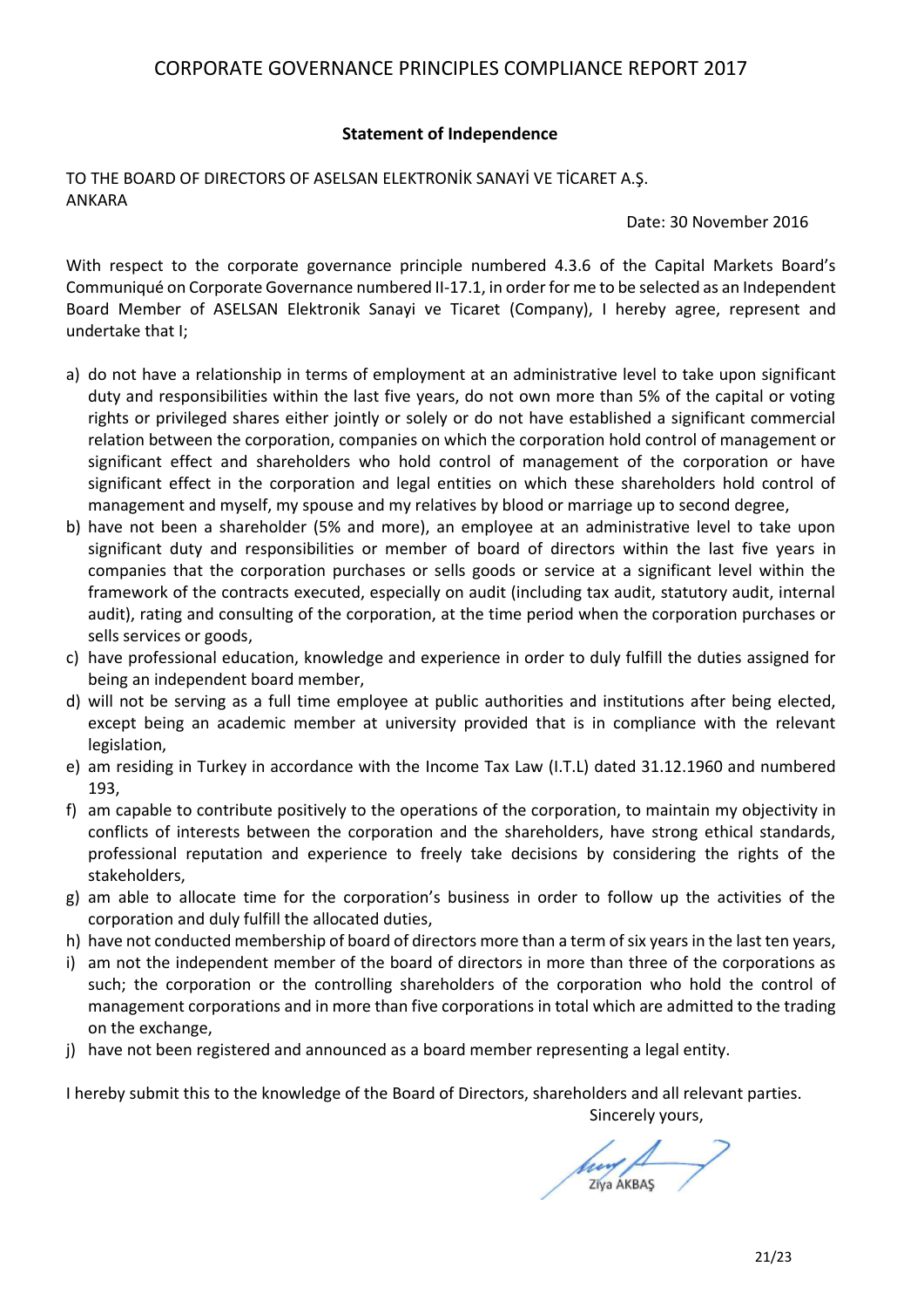#### **Statement of Independence**

TO THE BOARD OF DIRECTORS OF ASELSAN ELEKTRONİK SANAYİ VE TİCARET A.Ş. ANKARA

Date: 02 December 2016

With respect to the corporate governance principle numbered 4.3.6 of the Capital Markets Board's Communiqué on Corporate Governance numbered II-17.1, in order for me to be selected as an Independent Board Member of ASELSAN Elektronik Sanayi ve Ticaret (Company), I hereby agree, represent and undertake that I;

- a) do not have a relationship in terms of employment at an administrative level to take upon significant duty and responsibilities within the last five years, do not own more than 5% of the capital or voting rights or privileged shares either jointly or solely or do not have established a significant commercial relation between the corporation, companies on which the corporation hold control of management or significant effect and shareholders who hold control of management of the corporation or have significant effect in the corporation and legal entities on which these shareholders hold control of management and myself, my spouse and my relatives by blood or marriage up to second degree,
- b) have not been a shareholder (5% and more), an employee at an administrative level to take upon significant duty and responsibilities or member of board of directors within the last five years in companies that the corporation purchases or sells goods or service at a significant level within the framework of the contracts executed, especially on audit (including tax audit, statutory audit, internal audit), rating and consulting of the corporation, at the time period when the corporation purchases or sells services or goods,
- c) have professional education, knowledge and experience in order to duly fulfill the duties assigned for being an independent board member,
- d) will not be serving as a full time employee at public authorities and institutions after being elected, except being an academic member at university provided that is in compliance with the relevant legislation,
- e) am residing in Turkey in accordance with the Income Tax Law (I.T.L) dated 31.12.1960 and numbered 193,
- f) am capable to contribute positively to the operations of the corporation, to maintain my objectivity in conflicts of interests between the corporation and the shareholders, have strong ethical standards, professional reputation and experience to freely take decisions by considering the rights of the stakeholders,
- g) am able to allocate time for the corporation's business in order to follow up the activities of the corporation and duly fulfill the allocated duties,
- h) have not conducted membership of board of directors more than a term of six years in the last ten years,
- i) am not the independent member of the board of directors in more than three of the corporations as such; the corporation or the controlling shareholders of the corporation who hold the control of management corporations and in more than five corporations in total which are admitted to the trading on the exchange,
- j) have not been registered and announced as a board member representing a legal entity.

I hereby submit this to the knowledge of the Board of Directors, shareholders and all relevant parties.

Sincerely yours,

**Ercümend ARVAS** 

E. Arrios